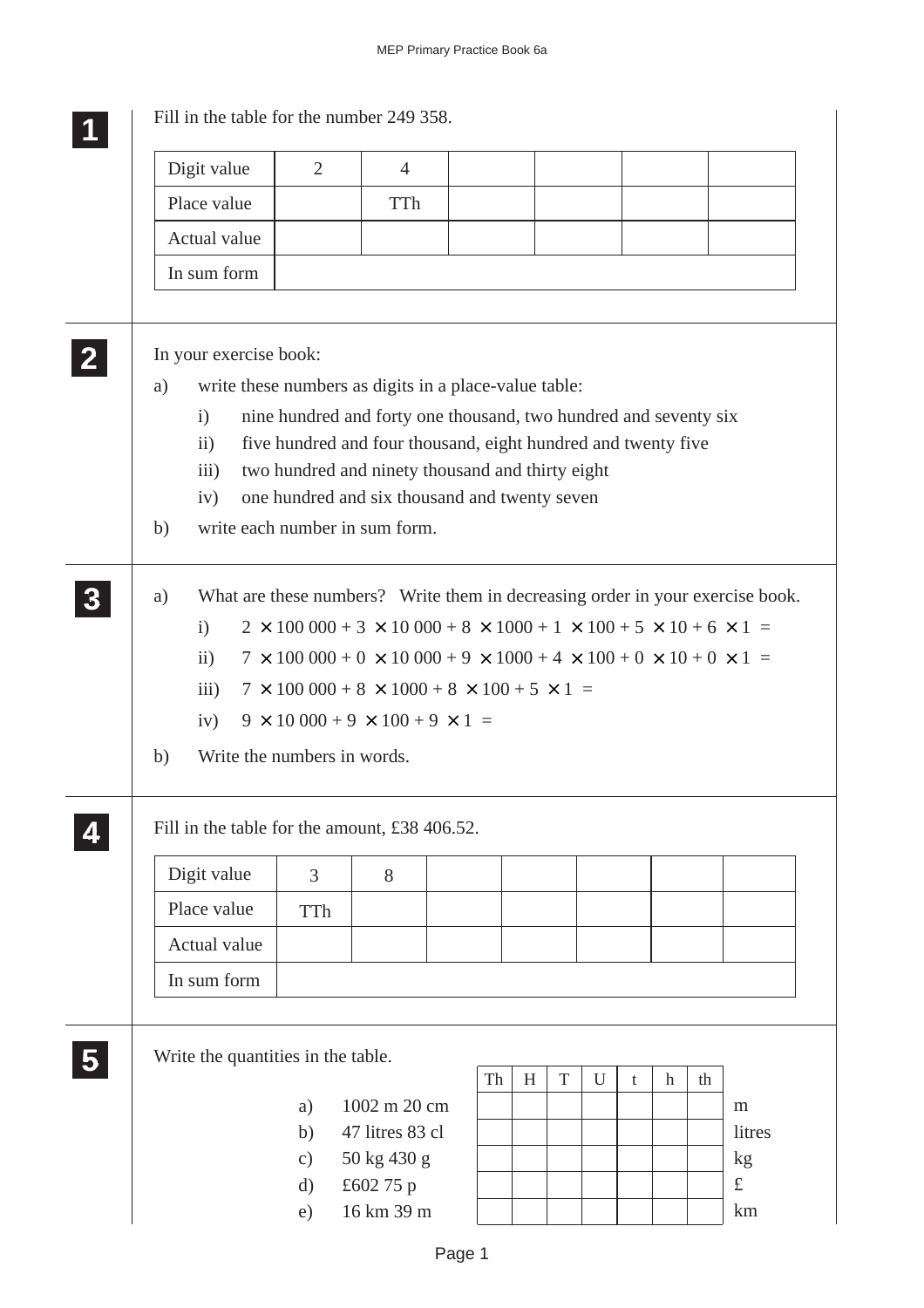| List these numbers as digits in increasing order.<br>ten, one million, ten million                                                                           | one thousand, one, one hundred thousand, one hundred, ten thousand,                                                                                                                                                                                                                                         |                                                                            |                                                  |
|--------------------------------------------------------------------------------------------------------------------------------------------------------------|-------------------------------------------------------------------------------------------------------------------------------------------------------------------------------------------------------------------------------------------------------------------------------------------------------------|----------------------------------------------------------------------------|--------------------------------------------------|
| Join up the equal numbers.<br>a)<br>$\overline{1000}$<br>0.01<br>b)                                                                                          | 0.0001<br>$\frac{1}{10}$<br>0.001                                                                                                                                                                                                                                                                           | $\frac{1}{100}$                                                            | 0.1<br>10 000                                    |
| Join up each number to the corresponding point on the number line.<br>a)<br>38347<br>38340<br>726250<br>b)<br>726100                                         | 38342<br>38355<br>38350<br>726340<br>726190<br>726200                                                                                                                                                                                                                                                       | 38350<br>38360<br>726225<br>726300                                         | 38369<br>38370<br>726305<br>726400               |
| Follow the pattern<br>a)<br>and complete the<br>table.<br>Write $a \approx sign$<br>b)<br>beside the correct<br>rounding to the<br>nearest whole<br>hundred. | Next smaller hundred<br>26 400                                                                                                                                                                                                                                                                              | Number<br>26 4 82<br>604 719<br>140 348<br>1 215 750<br>499 499<br>812 500 | Next greater hundred<br>26 500<br>$\thickapprox$ |
| Write these numbers as decimals.<br>a)<br>b)<br>$\mathbf{c})$                                                                                                | $3 \times 1000 + 7 \times 10 + 5 \times 1 + 6 \times \frac{1}{10} + 2 \times \frac{1}{100} =$<br>$1 \times 1000\,000 + 7 \times 10\,000 + 4 \times 1000 + 8 \times 100 + 1 + 3 \times \frac{1}{100}$<br>$9 \times 100\,000 + 4 \times 100 + 6 \times 10 + 8 \times \frac{1}{10} + 3 \times \frac{1}{100} =$ |                                                                            |                                                  |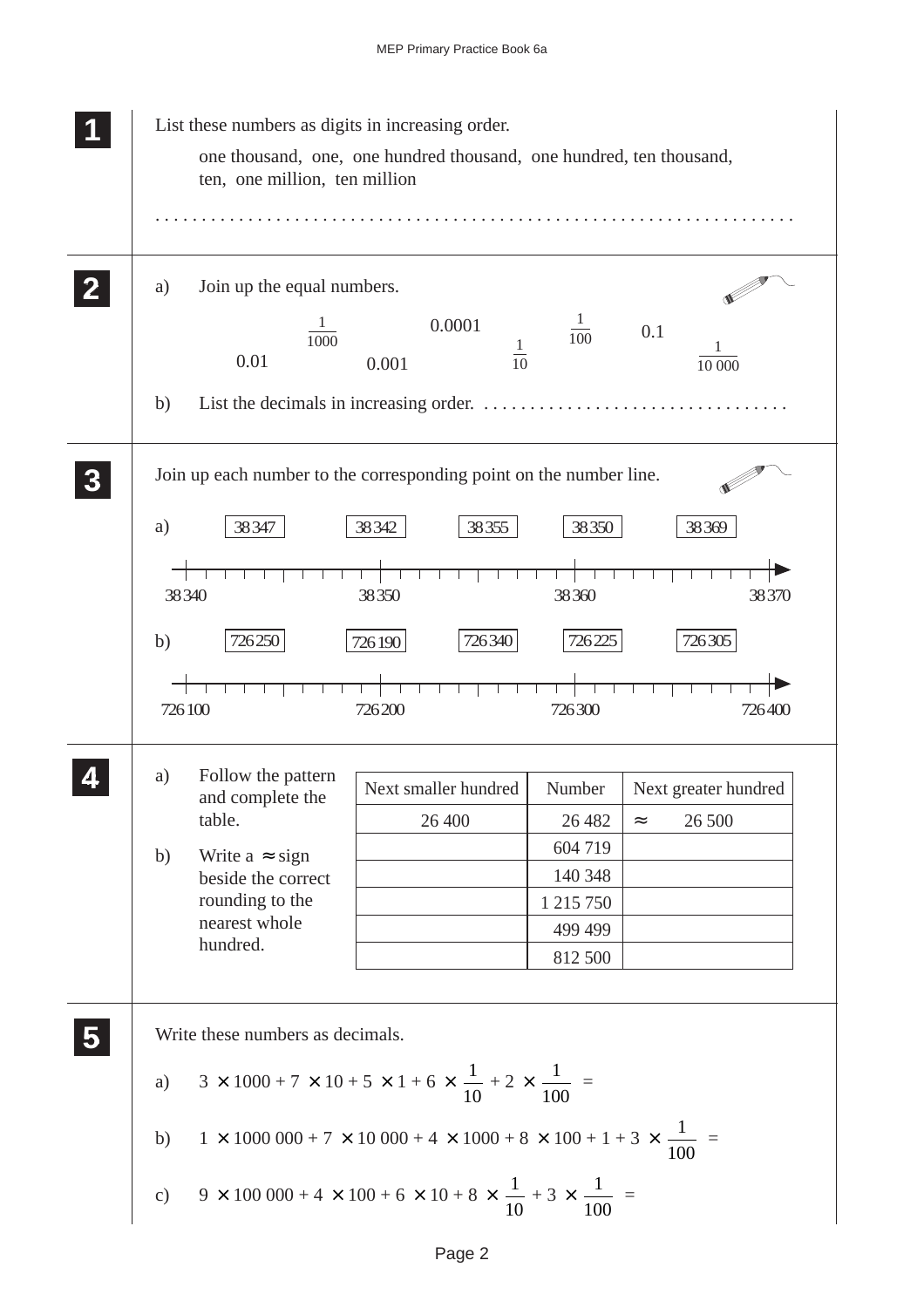Write the number, then 10 times, 100 times and 1000 times its value in the place-value table. Complete the multiplications.

| a)            | 237  | HTh        | TTh | Th | H              | T           | U | t | h           |                      |
|---------------|------|------------|-----|----|----------------|-------------|---|---|-------------|----------------------|
|               |      |            |     |    | $\overline{2}$ | 3           | 7 |   |             | $1 \times 237 = 237$ |
|               |      |            |     |    |                |             |   |   |             | $10 \times 237 =$    |
|               |      |            |     |    |                |             |   |   |             | $100 \times 237 =$   |
|               |      |            |     |    |                |             |   |   |             | $1000 \times 237 =$  |
|               |      |            |     |    |                |             |   |   |             |                      |
| b)            | 65.2 | <b>HTh</b> | TTh | Th | H              | T           | U | t | h           |                      |
|               |      |            |     |    |                |             |   |   |             | $1 \times 65.2 =$    |
|               |      |            |     |    |                |             |   |   |             | $10 \times 65.2 =$   |
|               |      |            |     |    |                |             |   |   |             | $100 \times 65.2 =$  |
|               |      |            |     |    |                |             |   |   |             | $1000 \times 65.2 =$ |
|               |      |            |     |    |                |             |   |   |             |                      |
| $\mathbf{c})$ | 8.14 | <b>HTh</b> | TTh | Th | H              | $\mathbf T$ | U | t | $\mathbf h$ |                      |
|               |      |            |     |    |                |             |   |   |             | $1 \times 8.14 =$    |
|               |      |            |     |    |                |             |   |   |             | $10 \times 8.14 =$   |
|               |      |            |     |    |                |             |   |   |             | $100 \times 8.14 =$  |
|               |      |            |     |    |                |             |   |   |             | $1000 \times 8.14 =$ |
|               |      |            |     |    |                |             |   |   |             |                      |

Write the number, then 1 tenth, 1 hundredth and 1 thousandth of its value in the placevalue table. Complete the divisions.

| a)            | <b>HTh</b> | <b>TTh</b> | Th | H              | T              | U        | t            | h           | th |                        |
|---------------|------------|------------|----|----------------|----------------|----------|--------------|-------------|----|------------------------|
|               | 1          | 4          | 3  | $\overline{0}$ | $\overline{0}$ | $\theta$ |              |             |    | $143\,000 \div 1 =$    |
|               |            |            |    |                |                |          |              |             |    | $143\,000 \div 10 =$   |
|               |            |            |    |                |                |          |              |             |    | $143\,000 \div 100 =$  |
|               |            |            |    |                |                |          |              |             |    | $143\,000 \div 1000 =$ |
|               |            |            |    |                |                |          |              |             |    |                        |
| b)            | <b>HTh</b> | TTh        | Th | H              | T              | U        | t            | h           | th |                        |
|               |            |            |    |                |                |          |              |             |    | $4510 \div 1 =$        |
|               |            |            |    |                |                |          |              |             |    | $4510 \div 10 =$       |
|               |            |            |    |                |                |          |              |             |    | $4510 \div 100 =$      |
|               |            |            |    |                |                |          |              |             |    | $4510 \div 1000 =$     |
|               |            |            |    |                |                |          |              |             |    |                        |
| $\mathbf{c})$ | <b>HTh</b> | TTh        | Th | H              | T              | U        | $\mathbf{t}$ | $\mathbf h$ | th |                        |
|               |            |            |    |                |                |          |              |             |    | $726 \div 1 =$         |
|               |            |            |    |                |                |          |              |             |    | $726 \div 10 =$        |
|               |            |            |    |                |                |          |              |             |    | $726 \div 100 =$       |
|               |            |            |    |                |                |          |              |             |    | $726 \div 1000 =$      |

**2 22 22**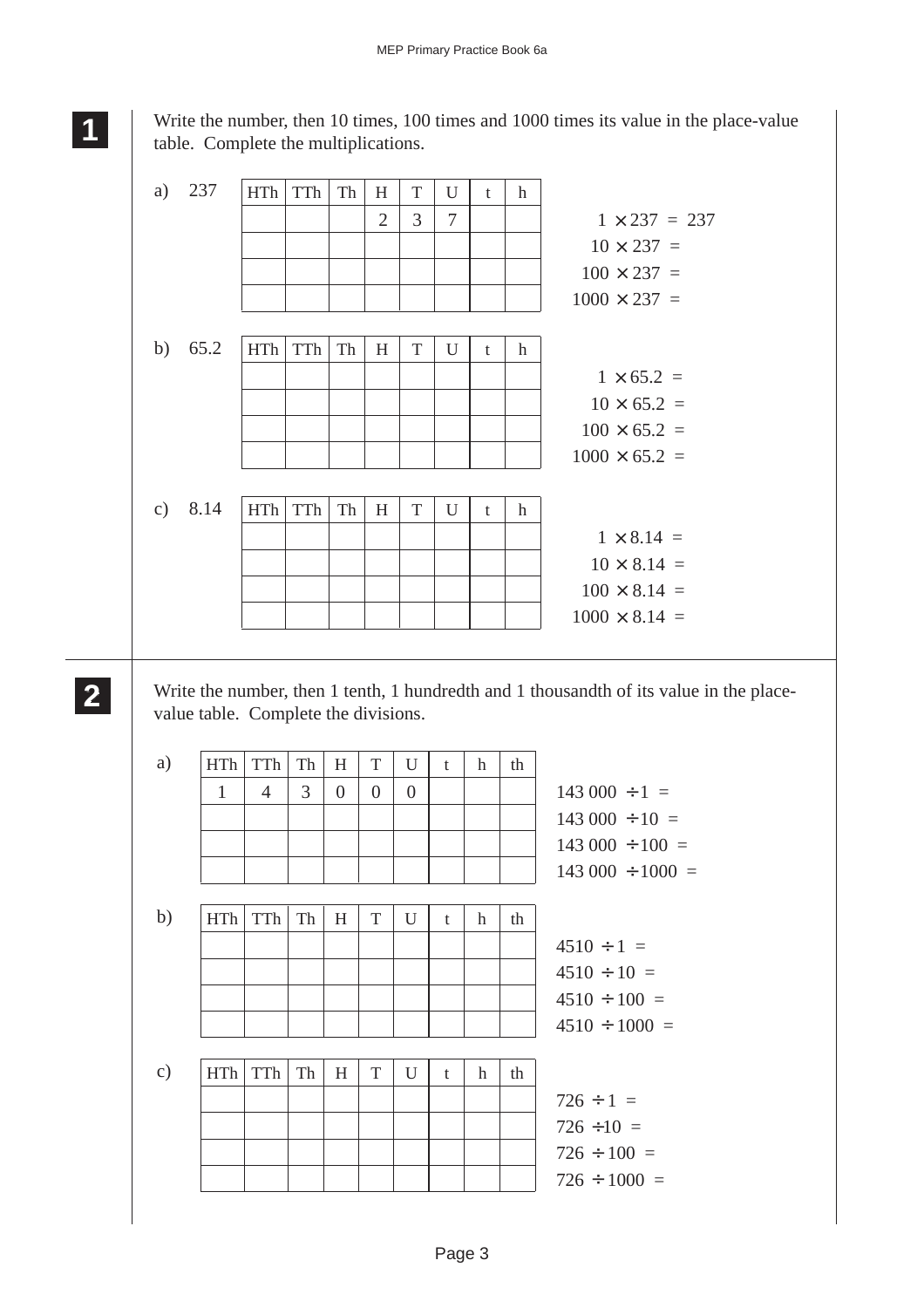| Work out the calculation strategy and fill in the missing numbers.                                                                      |
|-----------------------------------------------------------------------------------------------------------------------------------------|
| $60\,419 + 897 = 60\,416 +$ $\vert$ =<br>a)                                                                                             |
| $5643 + 489 = 5643 + 500 -$<br>$\equiv$<br>b)                                                                                           |
| $12\,345 - 678 = 12\,367 -$<br>$\equiv$<br>c)                                                                                           |
| $9636 - 3482 = 9636 - 3000 - 500 +$<br>d)<br>$=$                                                                                        |
| $41.3 - 12.4 = 41.3 - 12 -$<br>e)                                                                                                       |
| Work out the calculation strategy and fill in the missing numbers.                                                                      |
| $628 \times 20 = 6280 \times$      <br>a)                                                                                               |
| $135 \times 18 = 135 \times 2 \times 3 \times$    =<br>b)                                                                               |
| $135 \times 18 = 135 \times 20 -$<br>$\equiv$<br>$\mathbf{c})$                                                                          |
| $43 \times 51 = 43 \times 50 +$   =<br>d)                                                                                               |
| $305 \times 14 = 305 \times 10 + 305 \times$     =<br>e)                                                                                |
| $15.2 \times 25 = 15.2 \times 100 \div 2 \div$     =  <br>$f$ )                                                                         |
| $252 \div 6 = 252 \div 2 \div$     =  <br>g)                                                                                            |
| Do these calculations in a clever way in your exercise book (or mentally if you can).                                                   |
| $2087 - 1022 =$<br>$249 + 63 + 151 + 27 =$<br>b)<br>a)                                                                                  |
| $13 \times 4 \times 25 =$<br>$1063 \times 29 \times 0 =$<br>$\rm d$<br>$\mathbf{c})$                                                    |
| $3740 \div 170 =$<br>e) $8.2 \times 13 =$<br>$f$ )                                                                                      |
| $998 \times 35 =$<br>$28\,500 \div 25 \div 4 =$<br>h)<br>g)                                                                             |
| Write a plan, convert the quantities where necessary, do the calculation and write the<br>answer as a sentence in your exercise book.   |
| The sides of a triangle are 2.3 cm, 31 mm and 0.018 m long.<br>a)<br>What is the perimeter of the triangle?                             |
| How many hours are in September?<br>b)                                                                                                  |
| A car travels 20 m every second. How far does it travel in:<br>$\mathbf{c})$<br>1 minute<br>$\mathbf{ii}$ )<br>2 hours?<br>$\mathbf{i}$ |
| If 750 g of meat costs $\text{\pounds}960$ p, how much does 1 kg of meat cost?<br>$\mathbf{d}$                                          |
| Page 4                                                                                                                                  |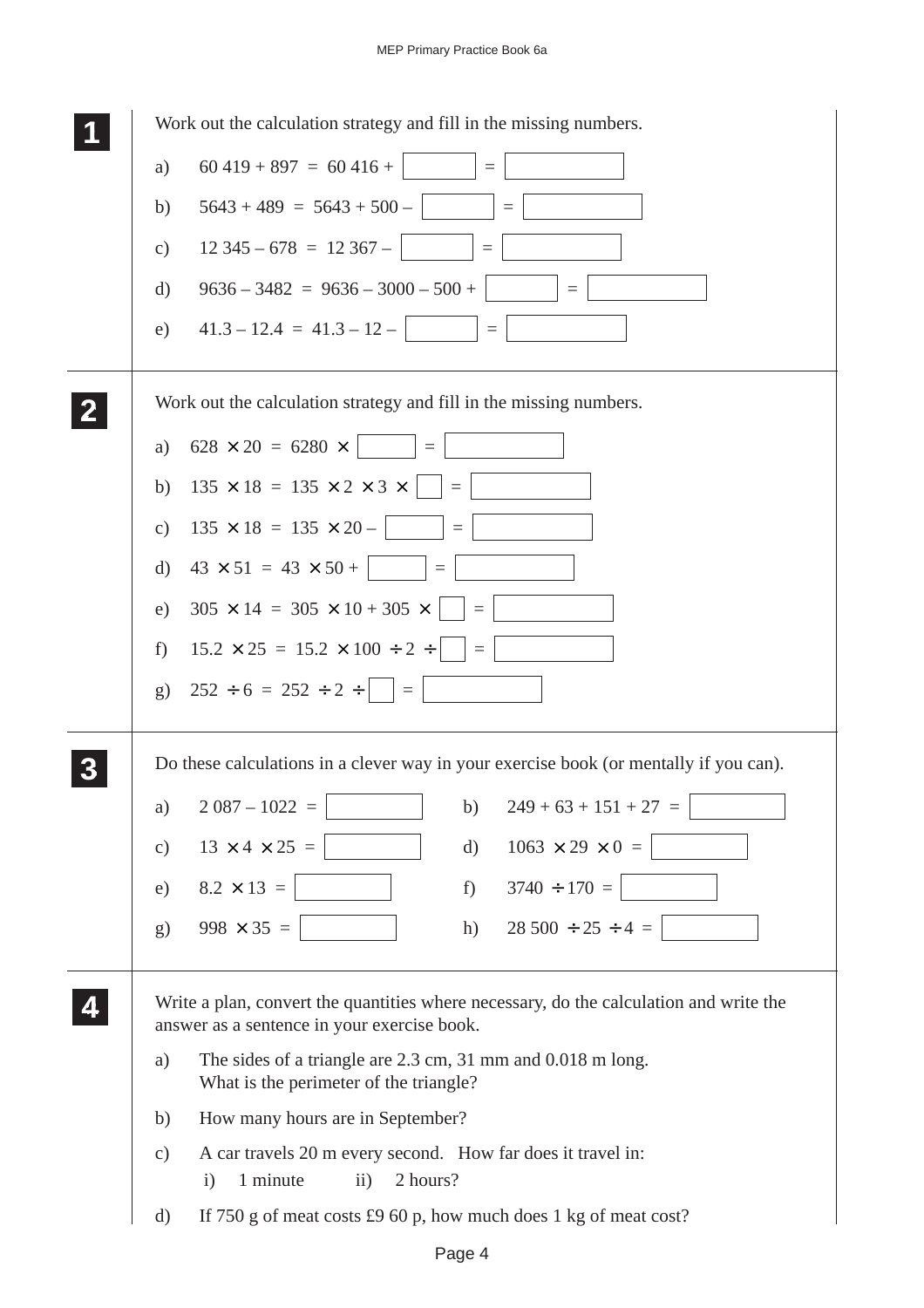| Write these numbers as digits in increasing order in your exercise book.<br>a)                                                                                            |  |  |  |  |  |  |  |  |
|---------------------------------------------------------------------------------------------------------------------------------------------------------------------------|--|--|--|--|--|--|--|--|
| Seventeen thousand and eighty three point two six<br>One million, three hundred thousand, four hundred and fifty point four six                                           |  |  |  |  |  |  |  |  |
| One hundred and eleven thousand, two hundred and fifteen point zero nine                                                                                                  |  |  |  |  |  |  |  |  |
| Four hundred and sixty two thousand five hundred and ninety point five                                                                                                    |  |  |  |  |  |  |  |  |
| Round each number to the nearest:<br>b)                                                                                                                                   |  |  |  |  |  |  |  |  |
| thousand<br>hundred<br>$\mathbf{i}$<br>$\rm ii)$<br>$\overline{iii}$<br>iv)<br>unit<br>tenth<br>V)<br>ten                                                                 |  |  |  |  |  |  |  |  |
| Write each number in sum form.<br>$\mathbf{c})$                                                                                                                           |  |  |  |  |  |  |  |  |
| Join up the equal amounts.                                                                                                                                                |  |  |  |  |  |  |  |  |
| 0.3 <sub>m</sub><br>$\frac{3}{10}$ litre<br>3 kg<br>$\frac{3}{100}$ litre<br>$\frac{3}{1000}$ tonne<br>3g<br>30 mm                                                        |  |  |  |  |  |  |  |  |
| $0.03 \text{ m}$<br>30 ml<br>$0.003$ kg<br>km<br>30 cl                                                                                                                    |  |  |  |  |  |  |  |  |
| In your exercise book, round these quantities (in the given unit where two are listed):                                                                                   |  |  |  |  |  |  |  |  |
| to the nearest 10 units:<br>b)<br>to the nearest unit:<br>to the nearest 10th:<br>a)<br>$\mathbf{c})$                                                                     |  |  |  |  |  |  |  |  |
| £503 455<br>£611 32 p<br>(f)<br>£1011 54 $p$<br>(f)                                                                                                                       |  |  |  |  |  |  |  |  |
| 88 cm 6.9 mm<br>7459.8 m<br>1766.21 cm<br>(m)                                                                                                                             |  |  |  |  |  |  |  |  |
| 300 005 g<br>4 205.29 kg<br>4 205.29 kg                                                                                                                                   |  |  |  |  |  |  |  |  |
| 15 litres 46 cl<br>1453.51 litres<br>1994.06 ml<br>(litres)                                                                                                               |  |  |  |  |  |  |  |  |
| 83 104.55 km<br>83 104 km 52 m (km)<br>7477.47 km                                                                                                                         |  |  |  |  |  |  |  |  |
| Practise calculation in your exercise book.                                                                                                                               |  |  |  |  |  |  |  |  |
| $51\,328 + 786$<br>$41.84 + 62.79 + 103.06$<br>$35879 + 64121$<br>$\mathbf{ii}$<br>$\overline{iii}$ )<br>a)<br>$\mathbf{i}$                                               |  |  |  |  |  |  |  |  |
| $8574 - 1569$<br>$9000 - 2456$<br>iii)<br>$137.82 - 48.93$<br>$\mathbf{i}$<br>b)<br>$\mathbf{ii}$                                                                         |  |  |  |  |  |  |  |  |
| $75 \times 16 \div 4$<br>iii)<br>$5376 \times 11 - 1$<br>$413 \times 600$<br>$\mathbf{ii}$<br>$\mathbf{i}$<br>$\mathbf{c})$                                               |  |  |  |  |  |  |  |  |
| $(7023 + 542) \div 5$<br>$4254 \div 24$<br>$1269 \div 18 \times 2$<br>$\mathbf{d}$<br>$\mathbf{i}$<br>$\ddot{\mathbf{i}}$<br>$\overline{111}$ )                           |  |  |  |  |  |  |  |  |
| $(121 \div 11) \div 100$<br>$\mathbf{ii}$ )<br>$8151 \div 4$<br>iii)<br>$(6000 - 4368) \div 8$<br>$\mathbf{i}$<br>e)                                                      |  |  |  |  |  |  |  |  |
| Solve these problems in your exercise book.                                                                                                                               |  |  |  |  |  |  |  |  |
| The perimeter of a regular octagon is 5.44 cm. What is the length of each side?<br>a)                                                                                     |  |  |  |  |  |  |  |  |
| How many seconds are in 1 week?<br>b)                                                                                                                                     |  |  |  |  |  |  |  |  |
| Paula took 2 hours 36 minutes to run 13 miles in a half marathan.<br>$\mathbf{c})$<br>How long did it take her to run each mile on average?                               |  |  |  |  |  |  |  |  |
| One million jasmine flowers are needed to produce 1 kg of jasmine oil which is<br>$\rm d)$<br>used in making perfume. How many jasmine flowers are needed for 1 g of oil? |  |  |  |  |  |  |  |  |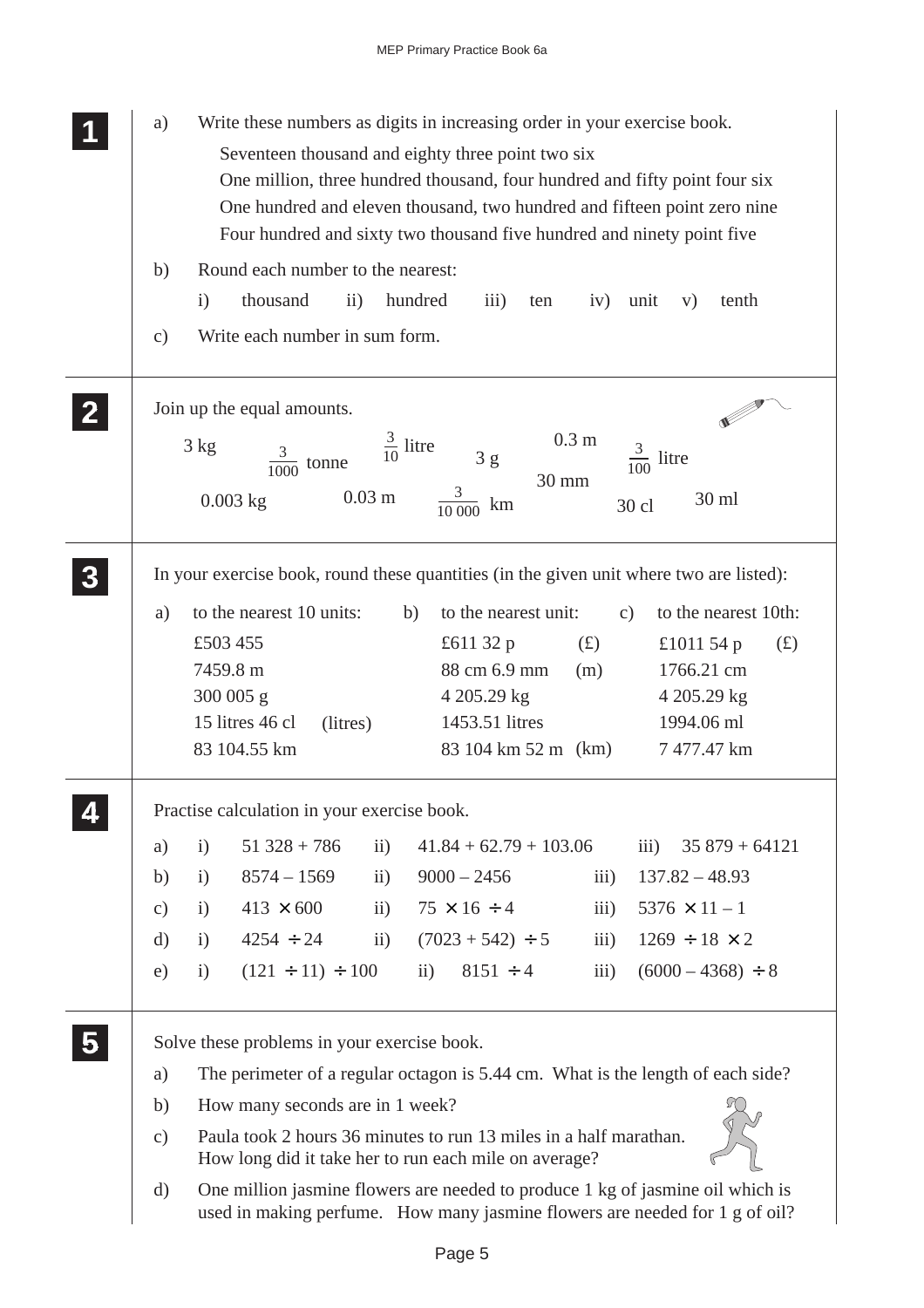| Write each addition in a shorter way, then calculate the result.                                                                               |
|------------------------------------------------------------------------------------------------------------------------------------------------|
| $700 + 700 + 700 =$<br>a)                                                                                                                      |
| $45 + 45 + 45 + 45 + 45 + 45 =$<br>b)                                                                                                          |
| $7100 + 7100 + 7100 + 7100 + 7100 =$<br>$\mathbf{c})$                                                                                          |
| $600 + 600 + 600 + 600 + 600 + 600 + 600 =$<br>d)                                                                                              |
| $10.5 + 10.5 + 10.5 =$<br>e)                                                                                                                   |
| f                                                                                                                                              |
| Fill in the missing factors.                                                                                                                   |
| a) $7 \times \_ = 56$ , $7 \times \_ = 5600$ , $\_ \times 7 = 5.6$ , $70 \times \_ = 5600$                                                     |
| $\frac{1}{2}$ $\times$ 5 = 750, 5 $\times$ $\frac{1}{2}$ = 75, 50 $\times$ $\frac{1}{2}$ = 750, 50 $\times$ $\frac{1}{2}$ = 75<br>b)           |
| c) $60 \times \_$ = 420, $\_$ $\times$ 60 = 4200, $600 \times \_$ = 4200, $60 \times \_$ = 42                                                  |
| $\mu$ × 4 = 500, $\mu$ × 40 = 5000, $\mu$ × 40 = 50 000, 40 × $\mu$ = 500<br>d)                                                                |
| $4 \times \_ = 100, \ 4 \times \_ = 1000, \ \_ \times 40 = 1000, \ \_ \times 40 = 100$<br>e)                                                   |
| f) $\Delta x$ 15 = 120, $\Delta x$ 150 = 1200, 15 $\times$ = 1200, $\Delta x$ 150 = 120                                                        |
| Calculate the quotient and the remainder mentally.                                                                                             |
| i) $64\,025 \div 2 =$<br>ii) $64\,025 \div 30\,000 =$<br>a)                                                                                    |
| i) $1\ 020\ 000 \div 20\ 000 =$<br>ii) $1\,020\,000 \div 4 =$<br>b)                                                                            |
| i) $56\,000 \div 700 =$<br>$56000 \div 800 =$<br>$\overline{11}$ )<br>$\mathbf{c})$                                                            |
| $710\,608 \div 1 =$<br>i) 710 608 $\div$ 100 =<br>$\overline{11}$ )<br>d)                                                                      |
| ii) $3240 \div 0 =$<br>i) $3240 \div 324 =$<br>e)                                                                                              |
| Write a plan and do the calculation in your exercise book. Write only the result here.                                                         |
| Kate measured her heart beat as 72 beats in 1 minute.<br>a)                                                                                    |
| times<br>How many times did her heart beat in 9 minutes?                                                                                       |
| A farmer gathered the apples from his orchard and packed them in boxes.<br>b)<br>In a full box, there were 6 rows of 10 apples.                |
| How many apples could he pack in 50 such boxes?<br>apples                                                                                      |
| 49 000 bricks were used for a building. This was 70 times as many bricks as<br>$\mathbf{c})$<br>were used to build a kennel for the guard dog. |
| bricks<br>How many bricks were used to build the kennel?                                                                                       |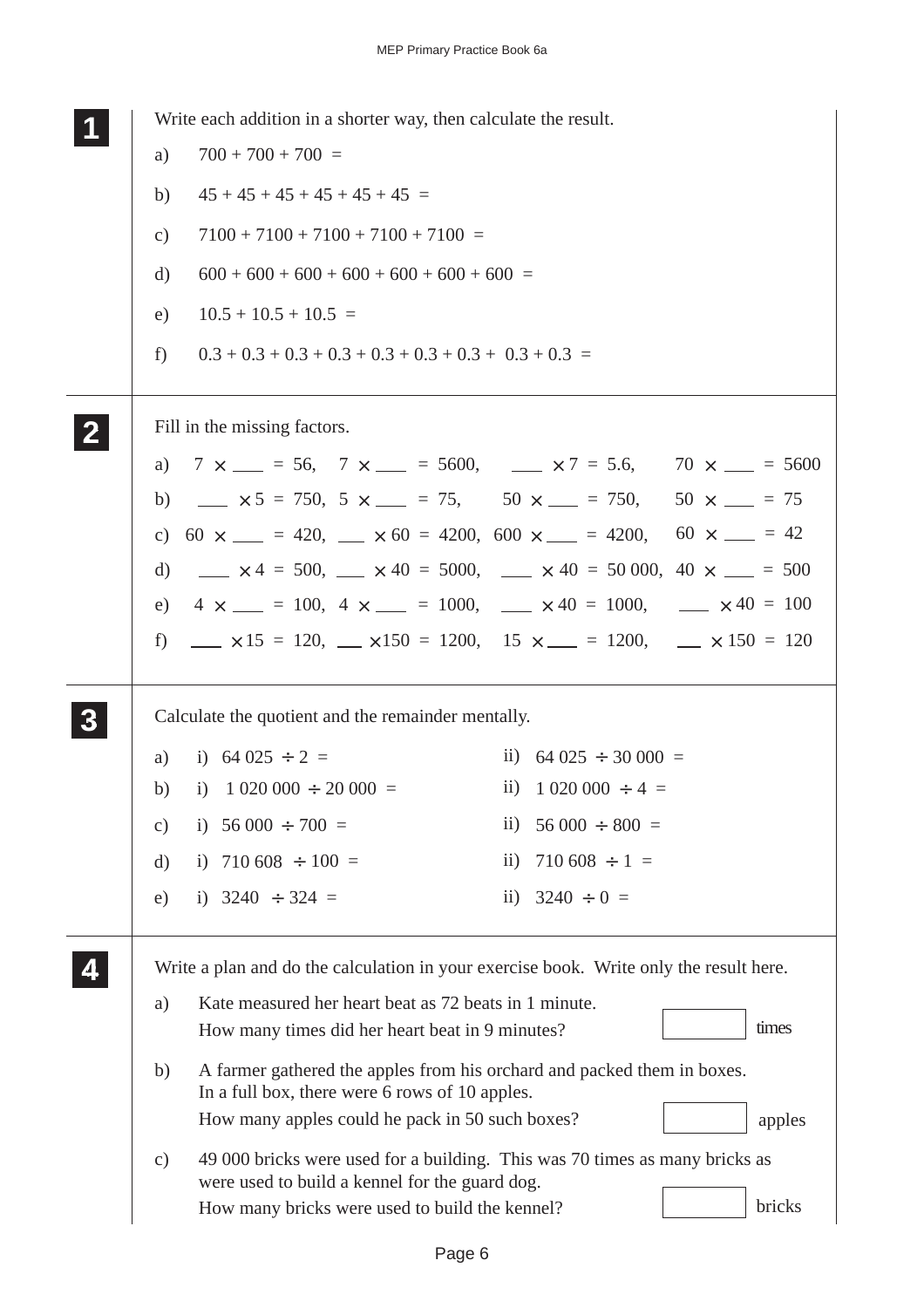$\overline{\phantom{a}}$ 

**<sup>11</sup>** Calculate the sums, differences, products and quotients.

|                           | Calculate the sums, differences, products and quotients.                                                                                                                                                                                                                                                       |                   |                                                          |                                                                                                                                                                                                                                                                    |  |
|---------------------------|----------------------------------------------------------------------------------------------------------------------------------------------------------------------------------------------------------------------------------------------------------------------------------------------------------------|-------------------|----------------------------------------------------------|--------------------------------------------------------------------------------------------------------------------------------------------------------------------------------------------------------------------------------------------------------------------|--|
| a)                        | $260 + 30 =$                                                                                                                                                                                                                                                                                                   | $2600 + 300 =$    |                                                          | $26000 + 3000 =$                                                                                                                                                                                                                                                   |  |
|                           | $5260 + 30 =$                                                                                                                                                                                                                                                                                                  | $52600 + 300 =$   |                                                          | $526\,000 + 3000 =$                                                                                                                                                                                                                                                |  |
|                           | $5260 + 430 =$                                                                                                                                                                                                                                                                                                 | $52600 + 4300 =$  |                                                          | $526\,000 + 43\,000 =$                                                                                                                                                                                                                                             |  |
| b)                        | $320 - 170 =$                                                                                                                                                                                                                                                                                                  | $3200 - 1700 =$   |                                                          | $32\,000 - 17\,000 =$                                                                                                                                                                                                                                              |  |
|                           | $625 - 170 =$                                                                                                                                                                                                                                                                                                  | $6250 - 1700 =$   |                                                          | $62\,500 - 17\,000 =$                                                                                                                                                                                                                                              |  |
|                           | $57 - 37 =$                                                                                                                                                                                                                                                                                                    | $585 - 385 =$     |                                                          | $5899 - 3899 =$                                                                                                                                                                                                                                                    |  |
| $\mathbf{c})$             | $300 \times 8 =$                                                                                                                                                                                                                                                                                               | $300 \times 80 =$ |                                                          | $300 \times 8000 =$                                                                                                                                                                                                                                                |  |
|                           | $26 \times 4 =$                                                                                                                                                                                                                                                                                                | $2600 \times 4 =$ |                                                          | $260 \times 4000 =$                                                                                                                                                                                                                                                |  |
|                           | $43 \times 7 =$                                                                                                                                                                                                                                                                                                | $430 \times 70 =$ |                                                          | $4300 \times 700 =$                                                                                                                                                                                                                                                |  |
| d)                        | $60 \div 12 =$                                                                                                                                                                                                                                                                                                 | $600 \div 12 =$   |                                                          | $60000 \div 12 =$                                                                                                                                                                                                                                                  |  |
|                           | $420 \div 7 =$                                                                                                                                                                                                                                                                                                 | $4200 \div 70 =$  |                                                          | $420\,000 \div 7000 =$                                                                                                                                                                                                                                             |  |
|                           | $78 \div 20 =$                                                                                                                                                                                                                                                                                                 | $7800 \div 200 =$ |                                                          | $78\,000 \div 20\,000 =$                                                                                                                                                                                                                                           |  |
| $\mathbf{c})$<br>d)<br>e) | $290-0 = 0-290$<br>$0 \times 8 = 8 \times 0$<br>$(82+38) + 15 = 82 + (38+15)$<br>$(400-250) + 50 = 400 - (250 + 50)$<br>$400 - (250 + 50) = 400 - 250 - 50$<br>$(18 \times 2) \times 4 = 18 \times (2 \times 4)$<br>$(60 \div 3) \times 5 = 60 \div (3 \times 5)$<br>$60 \div (3 \times 5) = 60 \div 3 \div 5$ |                   | $1 \times 617 = 617 \times 1$<br>$0 \div 63 = 63 \div 0$ | $(670 + 130) - 100 = 670 + (130 - 100)$<br>$(360 - 160) - 30 = 360 - (160 - 30)$<br>$360 - (160 - 30) = 360 - 160 + 30$<br>$(18 \times 4) \div 2 = 18 \times (4 \div 2)$<br>$(80 \div 4) \div 2 = 80 \div (4 \div 2)$<br>$80 \div (4 \div 2) = 80 \div 4 \times 2$ |  |
| f)                        | $7 \times (15 + 25) = 7 \times 15 + 7 \times 25$   $7 + (15 \times 25) = (7 + 15) \times (7 + 25)$                                                                                                                                                                                                             |                   |                                                          |                                                                                                                                                                                                                                                                    |  |
|                           | Solve the problems in your exercise book. Write only the results here.                                                                                                                                                                                                                                         |                   |                                                          |                                                                                                                                                                                                                                                                    |  |
| a)                        | A tradesman bought 8 machines of the same type for £4400 in total.<br>Later, he sold them for £5184.<br>How much profit did he make on each machine?                                                                                                                                                           |                   |                                                          |                                                                                                                                                                                                                                                                    |  |
| b)                        | Six people attended a conference. The conference fee was £320 per person and<br>the travel cost was £222 per person.<br>How much did their company have to pay altogether?                                                                                                                                     |                   |                                                          |                                                                                                                                                                                                                                                                    |  |
|                           |                                                                                                                                                                                                                                                                                                                |                   |                                                          |                                                                                                                                                                                                                                                                    |  |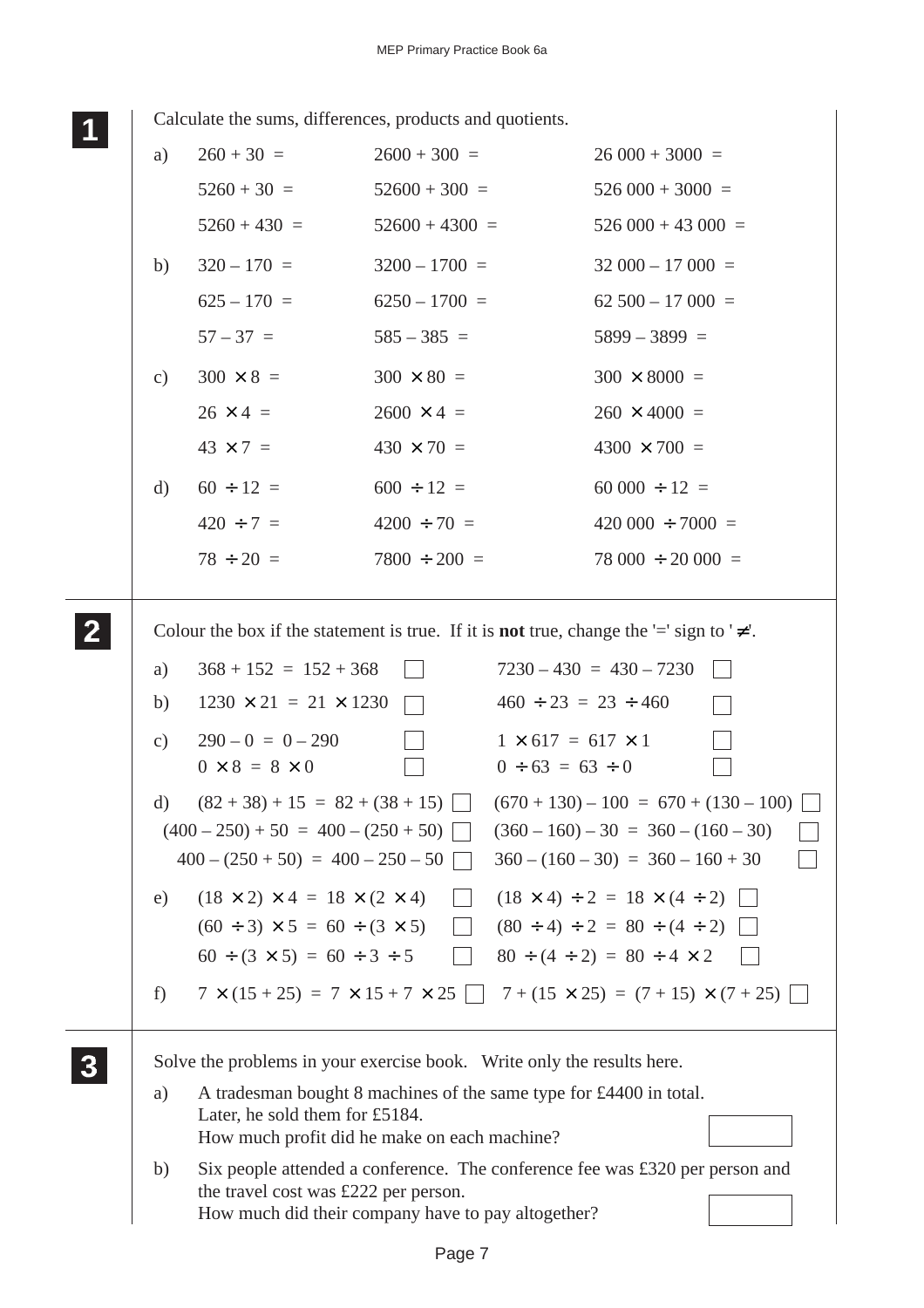|                |                 | Calculate the sums in a clever way.                          |                              |                                       |
|----------------|-----------------|--------------------------------------------------------------|------------------------------|---------------------------------------|
|                | a)              | $275 + 99 + 25 + 34 + 66 =$                                  |                              |                                       |
|                | b)              | $605 + 13 + 300 + 67 + 95 =$                                 |                              |                                       |
|                | $\mathbf{c})$   | $810 + 183 + 140 + 7 + 1860 =$                               |                              |                                       |
|                | d)              | $15 + 35 + 6666 + 50 + 3334 =$                               |                              |                                       |
|                |                 | Calculate the <b>products</b> in a clever way.               |                              |                                       |
|                | a)              | $5 \times 37 \times 25 \times 20 \times 4 =$                 |                              |                                       |
|                | b)              | $25 \times 125 \times 4 \times 8 \times 7 =$                 |                              |                                       |
|                | $\mathbf{c})$   | $2 \times 25 \times 8 \times 20 \times 70 =$                 |                              |                                       |
|                | d)              | $5 \times 40 \times 5 \times 20 \times 65 =$                 |                              |                                       |
| 3 <sup>1</sup> |                 | Calculate the results.                                       |                              |                                       |
|                | a)              | $75 - 52 + 39 + 25 - 18 =$                                   |                              |                                       |
|                | b)              | $84 \div 15 \times 30 \div 12 \times 20 =$                   |                              |                                       |
|                | $\mathcal{C}$ ) | $60 \div 15 + 67 - 37 - 25 \times 8 \div 5 + 15 \times 30 =$ |                              |                                       |
|                |                 | Calculate the results and compare them.                      |                              |                                       |
|                | a)              | $675 - (453 + 123) =$<br>i)                                  | b)                           | $480 \div (12 \times 4) =$<br>i)      |
|                |                 | $675 - (453 - 123) =$<br>$\rm ii)$                           |                              | $480 \div (12 \div 4) =$<br>$\rm ii)$ |
|                |                 | $\overline{111}$ )<br>$675 - 453 + 123 =$                    |                              | iii)<br>$480 \div 12 \times 4 =$      |
|                |                 | iv)<br>$675 - 453 - 123 =$                                   |                              | $480 \div 12 \div 4 =$<br>iv)         |
|                | a)              | $16 \times (26 + 30) =$                                      | b)                           | $37 \times (200 - 100) =$             |
|                | $\mathbf{c})$   | $(156 + 44) \times 5 =$                                      | d)                           | $(200 - 20) \times 45 =$              |
|                | e)              | $(78 + 96) \div 6 =$                                         | f)                           | $(160 - 75) \div 5 =$                 |
|                | g)              | $750 \div (10 + 15) =$                                       | h)                           | $144 \div (72 - 48) =$                |
|                | $\mathbf{i}$    | $(430 + 220) \div 1 =$                                       | j)                           | $(220 + 430) \div 0 =$                |
|                | $\bf k)$        | $(365 - 165) \div 1 =$                                       | $\left( \frac{1}{2} \right)$ | $(493 - 203) \div 0 =$                |
|                | m)              | $(147-147) \div 29 =$                                        | n)                           | $300 \div (15 - 15) =$                |
|                | $\circ$ )       | $4 \times (12 \times 25) =$                                  | p)                           | $8 \times (45 \div 5) =$              |
|                | q)              | $350 \div (14 \times 5) =$                                   | r)                           | $600 \div (60 \div 4) =$              |
|                | s)              | $9 \times (0 \div 3) =$                                      | t)                           | $45 \times (9 \div 0) =$              |

Page 8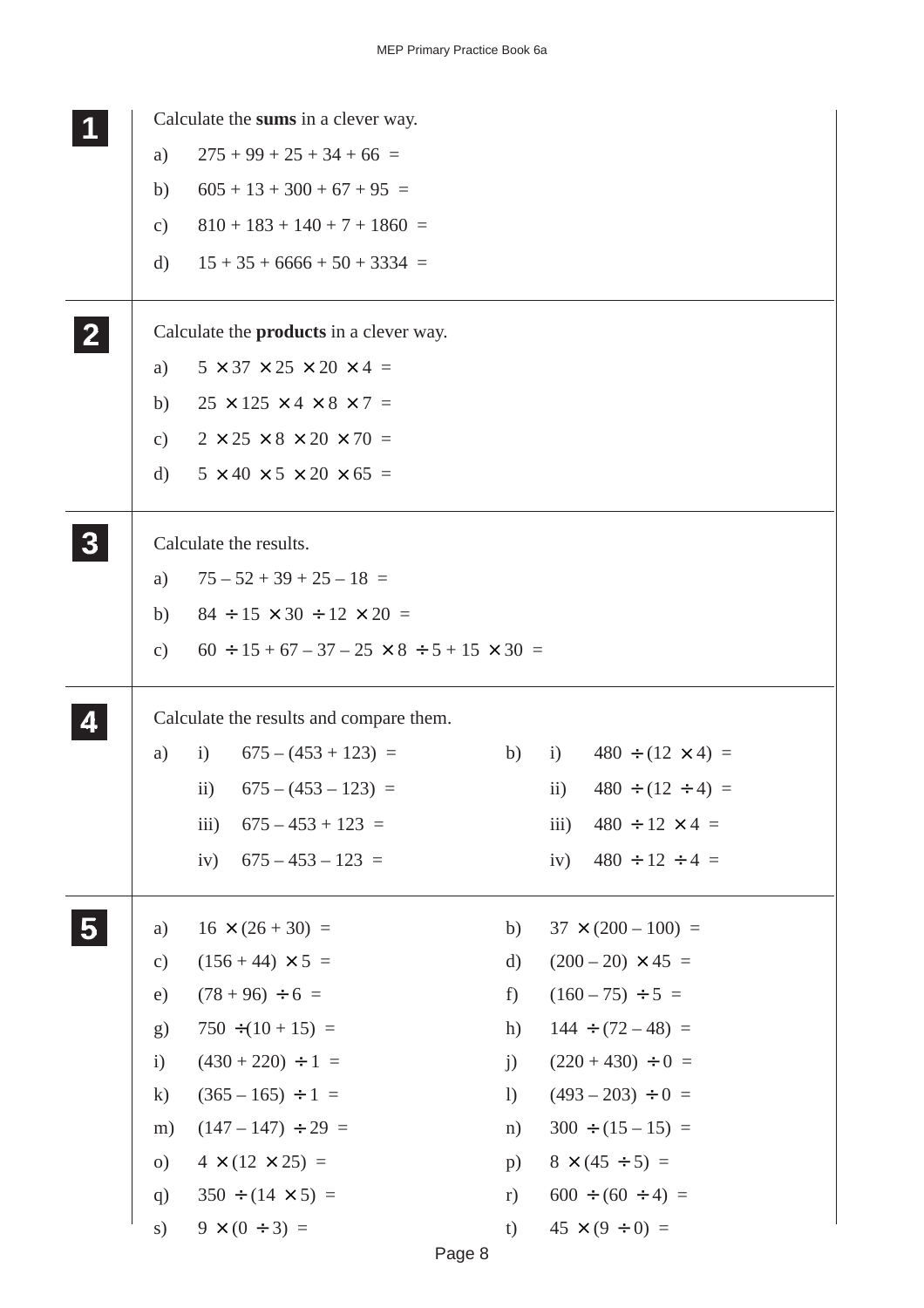|                         | Fill in the missing numbers.                                                                                                                                                                                                                                                                                                                                                                                                                                          |
|-------------------------|-----------------------------------------------------------------------------------------------------------------------------------------------------------------------------------------------------------------------------------------------------------------------------------------------------------------------------------------------------------------------------------------------------------------------------------------------------------------------|
|                         | $81 \div   \ \   = 9,$<br>$\vert \times 6 = 54, \vert \vert$<br>$= 28,$<br>$\div 7 = 9$<br>$4 \times$<br>a)                                                                                                                                                                                                                                                                                                                                                           |
|                         | $= 350, 560 \div$<br>$\times 3 = 270,$<br>$\div 8 = 60$<br>$= 7,$<br>$5 \times$<br>b)                                                                                                                                                                                                                                                                                                                                                                                 |
|                         | $= 1200, 3200 \div$<br>$= 40,$<br>$\times 50 = 4500,$<br>$\div 60 = 30$<br>$20 \times$<br>$\mathbf{c})$                                                                                                                                                                                                                                                                                                                                                               |
|                         |                                                                                                                                                                                                                                                                                                                                                                                                                                                                       |
|                         | Write the <b>area</b> of each square<br>in $\text{cm}^2$ and in mm <sup>2</sup> .<br>F<br>E<br>D                                                                                                                                                                                                                                                                                                                                                                      |
|                         | $\mathcal{C}$<br>B<br>A                                                                                                                                                                                                                                                                                                                                                                                                                                               |
|                         | 3 cm<br>2 cm<br>4 cm<br>5 cm<br>6 cm<br>1 cm<br>Area                                                                                                                                                                                                                                                                                                                                                                                                                  |
|                         | $cm2 =$<br>of:<br>mm <sup>2</sup><br>$B$ :<br>$\text{cm}^2$ =<br>mm <sup>2</sup><br>$A$ :                                                                                                                                                                                                                                                                                                                                                                             |
|                         | $cm2 =$<br>$\text{cm}^2$ =<br>C:<br>mm <sup>2</sup><br>$D$ :<br>mm <sup>2</sup>                                                                                                                                                                                                                                                                                                                                                                                       |
|                         | $cm2 =$<br>$cm2$ =<br>mm <sup>2</sup><br>mm <sup>2</sup><br>E:<br>F:                                                                                                                                                                                                                                                                                                                                                                                                  |
|                         | Continue the sequences using your own rule.<br>a)<br>b)<br>$\mathcal{C}$ )                                                                                                                                                                                                                                                                                                                                                                                            |
|                         | Calculate the required values in your exercise book.                                                                                                                                                                                                                                                                                                                                                                                                                  |
|                         | The area of a square is 10 000 cm <sup>2</sup> . What length is each side? What is its perimeter?<br>a)                                                                                                                                                                                                                                                                                                                                                               |
|                         | The side of a square is 50 cm. What is its perimeter? What is its area?<br>b)                                                                                                                                                                                                                                                                                                                                                                                         |
|                         | The side of a square is 25 cm. What is its perimeter? What is its area?<br>$\mathbf{c})$                                                                                                                                                                                                                                                                                                                                                                              |
|                         | The perimeter of a square is 60 cm. What length is each side? What is its area?<br>d)                                                                                                                                                                                                                                                                                                                                                                                 |
|                         | The side of a square is 35 cm. What is its perimeter? What is its area?<br>e)                                                                                                                                                                                                                                                                                                                                                                                         |
|                         | The perimeter of a square is 560 cm. What length is each side? What is its area?<br>f)                                                                                                                                                                                                                                                                                                                                                                                |
| $\overline{\mathbf{5}}$ | Work out <i>Tommy's</i> method and use it to calculate the area of these rectangles:<br>a) $a = 16$ m, $b = 57$ m; b) $a = 18$ m, $b = 57$ m; c) $a = 20$ m, $b = 57$ m                                                                                                                                                                                                                                                                                               |
|                         | $a = 15$ m, $b = 57$ m<br>$a = 17$ m, $b = 57$ m<br>Tommy's<br>$a = 19$ m, $b = 57$ m<br>method:<br>15<br>57<br>17<br>57<br>19<br>57<br>8<br>7<br>114<br>$+14$<br>9<br>114<br>$\boldsymbol{b}$<br>3<br>228<br>$-228$<br>4<br>$-228$<br>$\overline{4}$<br>456<br>$\overline{c}$<br>$\overline{2}$<br>1<br>$-456$<br>$-456$<br>$\mathfrak a$<br>912<br>912<br>1<br>1<br>$855 \; \mathrm{m}^2$<br>$A =$<br>$969 \text{ m}^2$<br>$1083 \; \mathrm{m}^2$<br>$A =$<br>$A =$ |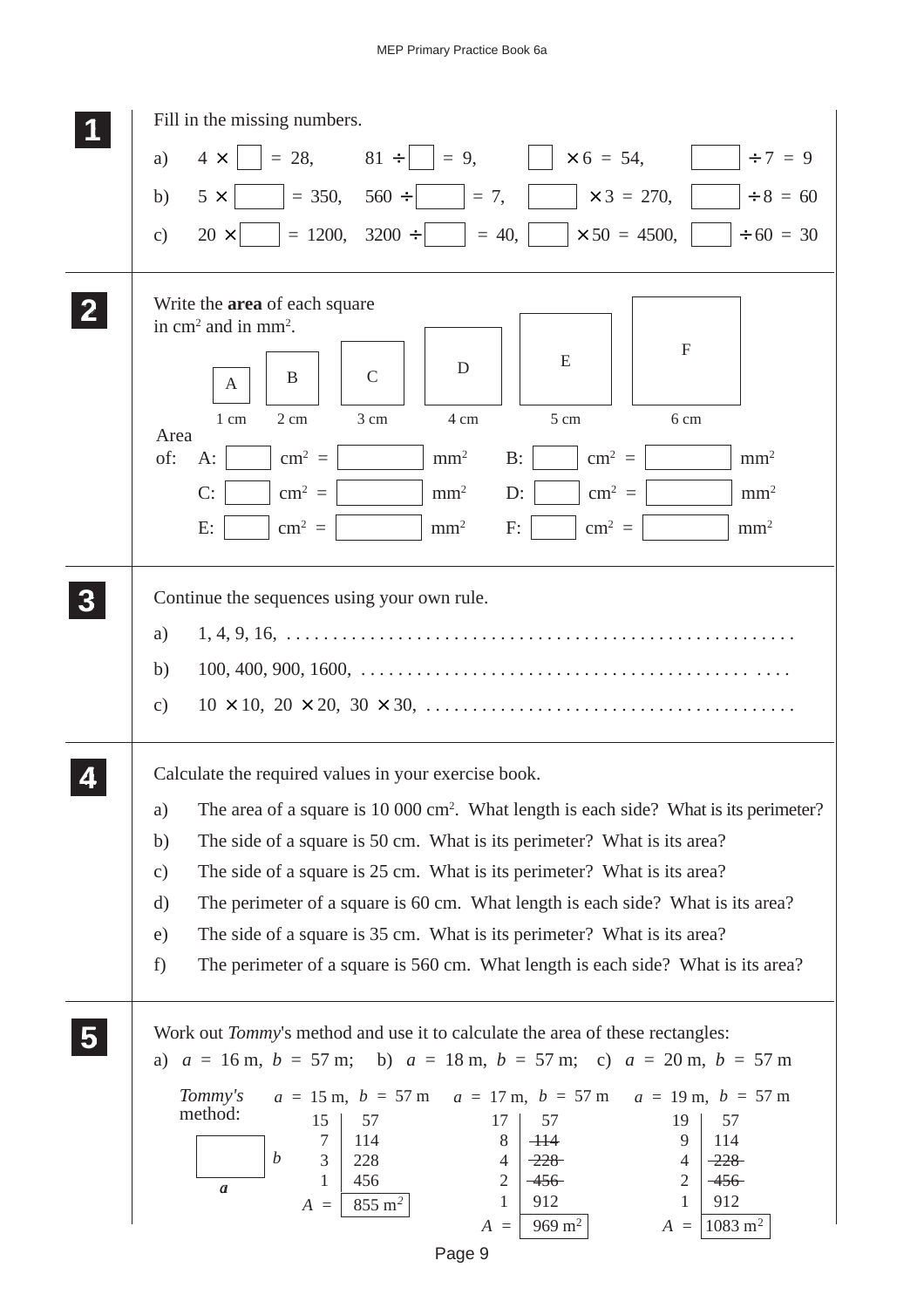|          | Practise calculation.                                                                   |          |                                                |
|----------|-----------------------------------------------------------------------------------------|----------|------------------------------------------------|
|          | $410.5 + 410.5 + 410.5 + 410.5 =$<br>a)                                                 | b)       | $7063.6 - 20.4 - 30.2 =$                       |
|          | $160 \div 100 \times 5 =$<br>$\mathbf{c})$                                              | d)       | $12 \times 12 + 2 \times 10 \times 10 =$       |
|          | $5 \times (32 + 110) \div 5 =$<br>e)                                                    | f        | $761 \times 100 \div 5 \div 2 =$               |
|          | $7867 + 435 - 128 - 207 =$<br>$\mathbf{g}$                                              | h)       | $200.6 - 33.2 \times 3 + 899 =$                |
|          | Do the calculations in a clever way.                                                    |          |                                                |
|          | $386 + 78 + 83 + 22 + 517 =$<br>a)                                                      | b)       | $106 - 43 + 54 - 117 =$                        |
|          | $1000 - 4 \times 25 - 8.09 \times 100 =$<br>c)                                          |          | d) $5792 - 76 + 300 - 16 =$                    |
|          | $= 160.5 + 339$<br>$140.5 +$<br>e)                                                      | $f$ )    | $280 \div 5 \div 14 \times$<br>$= 100$         |
| $\bf{3}$ | Find a rule and continue the sequence.                                                  |          |                                                |
|          | a)                                                                                      |          |                                                |
|          | b)                                                                                      |          |                                                |
|          | $\mathcal{C}$ )                                                                         |          |                                                |
|          | d)                                                                                      |          |                                                |
|          | What length is the <b>perimeter</b> of each square<br>if its area is:                   |          |                                                |
|          | D<br>$\mathcal{C}$<br>B<br>A                                                            |          | F<br>E                                         |
|          | $9 \text{ cm}^2$<br>49 cm <sup>2</sup><br>$81 \text{ cm}^2$<br>$1 \text{ cm}^2$         |          | 169 cm <sup>2</sup><br>$10000$ $\mathrm{cm}^2$ |
|          | B: $P =$<br>A: $P =$<br>cm,                                                             | $\rm cm$ | $C: P =$<br>$\rm cm$                           |
|          | E: $P =$<br>D: $P =$<br>$\rm cm$                                                        | $\rm cm$ | $F: P =$<br>cm                                 |
|          | Which squares are similar?                                                              |          |                                                |
|          | Solve the problems in your exercise book.                                               |          |                                                |
|          | The side of a square is 30 cm. What is its area?<br>a)                                  |          |                                                |
|          | The perimeter of a square is 14.8 cm. What is its area?<br>b)                           |          |                                                |
|          | The area of a square is $121 \text{ cm}^2$ . What is its perimeter?<br>$\mathbf{c})$    |          |                                                |
|          | The area of a square is $1.69 \text{ cm}^2$ . What is the length of a side?<br>$\rm d)$ |          |                                                |
|          | The volume of a cube is 125 cm <sup>3</sup> . What is the length of an edge?<br>e)      |          |                                                |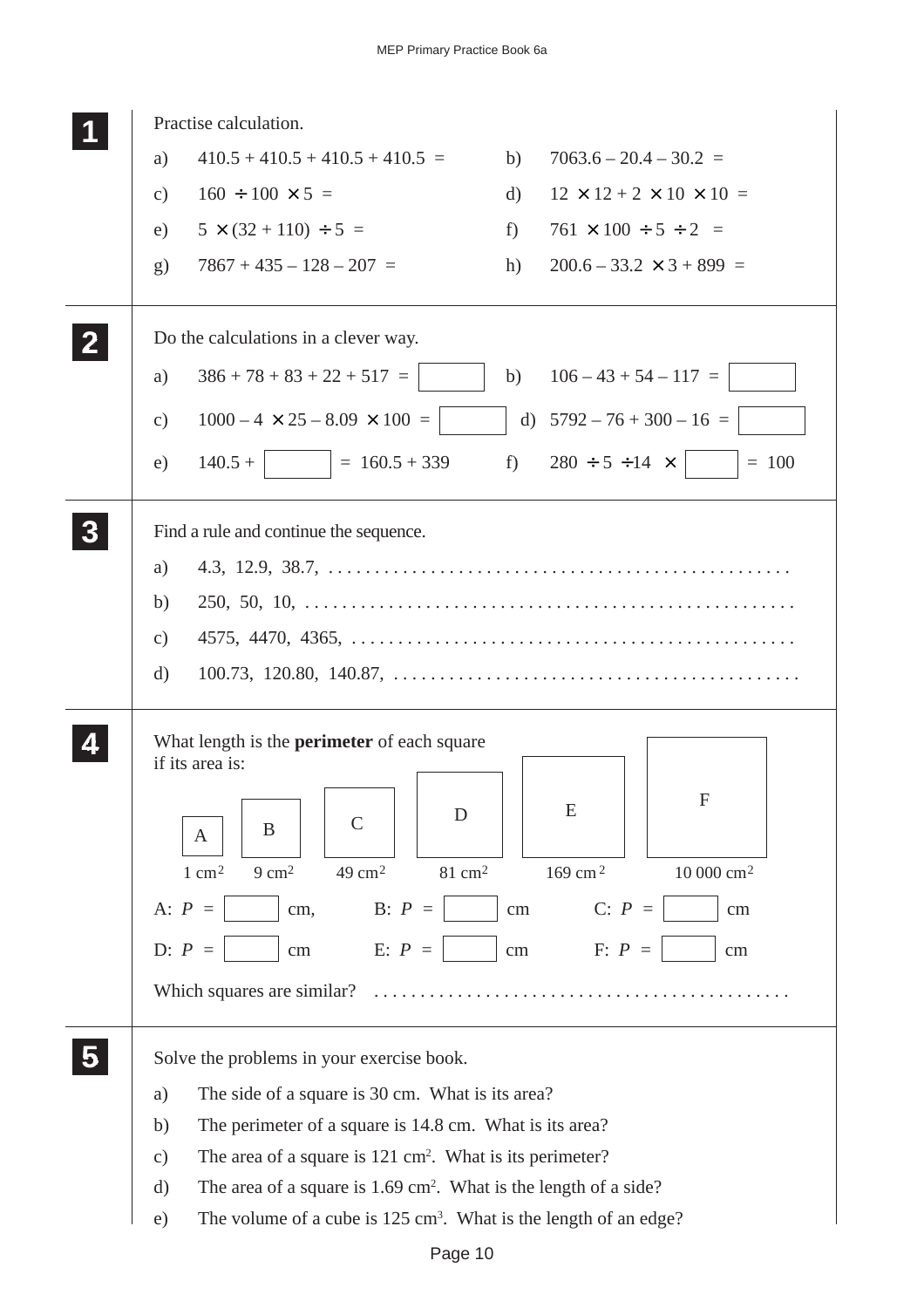Do the first calculation, then use the result to help you do the other calculations mentally.

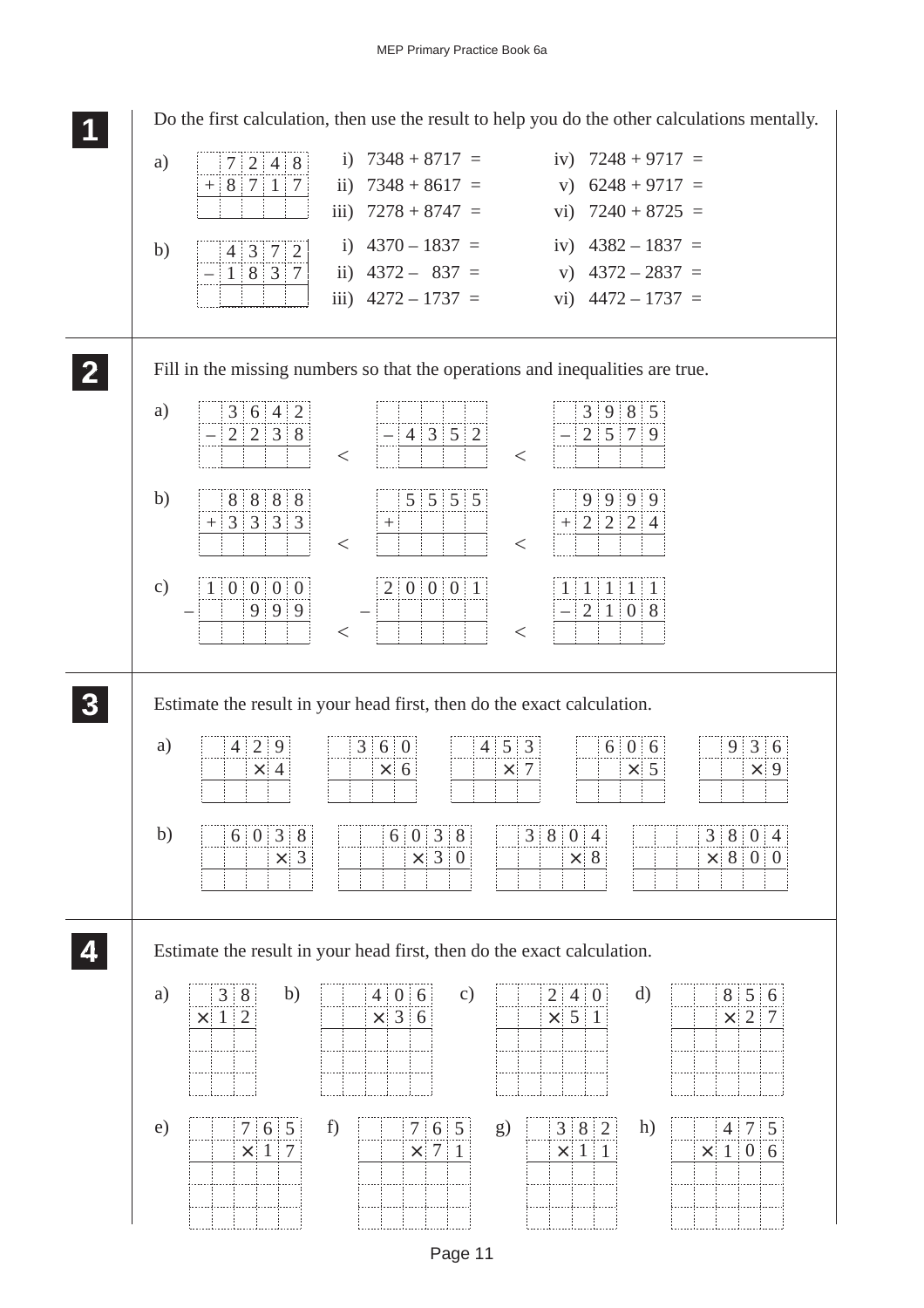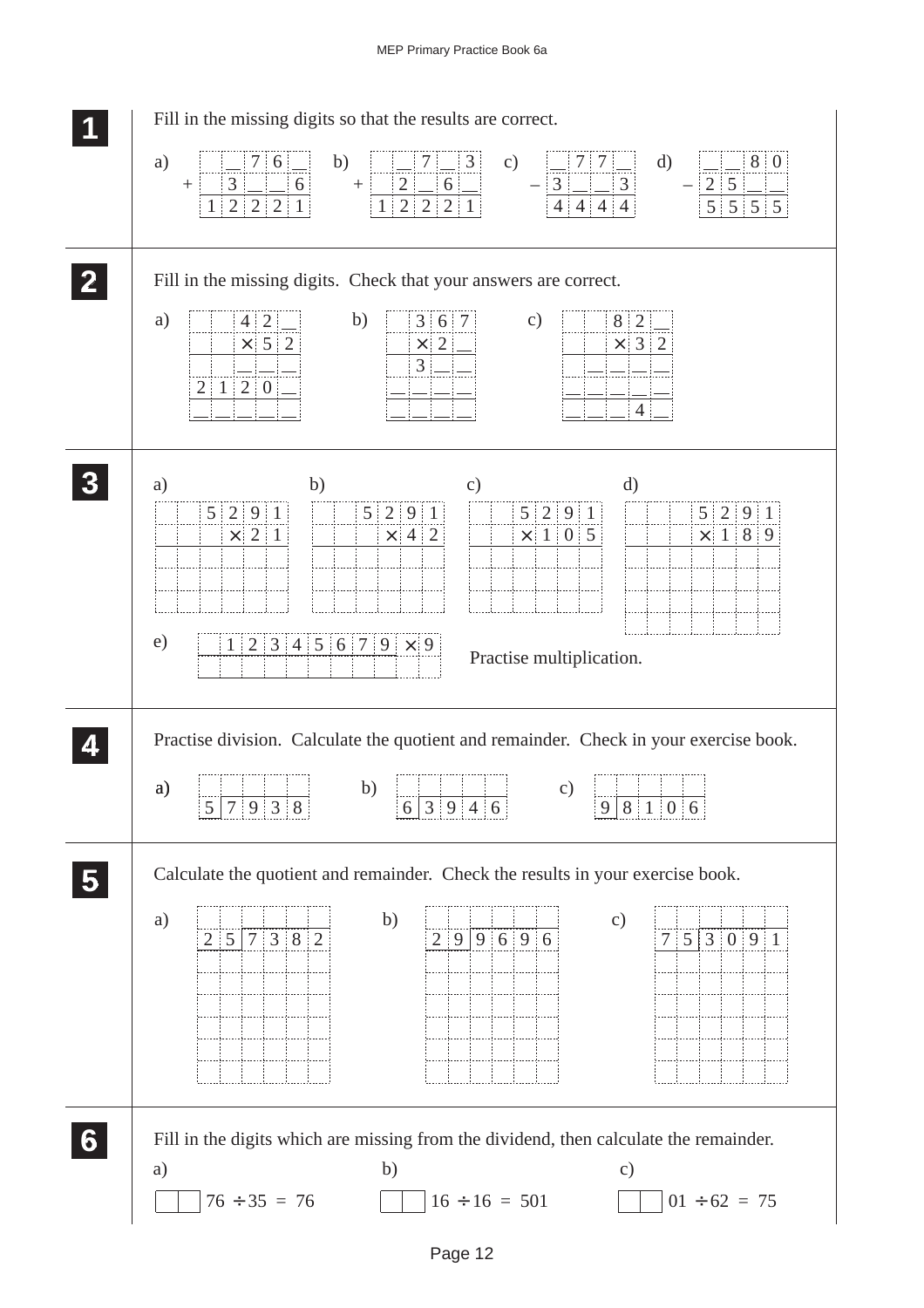| Estimate the result in your head first, then do the multiplication in your exercise book.                                                                                    |                                                                                     |    |                                                                                                                                                                        |  |                        |  |  |  |  |  |
|------------------------------------------------------------------------------------------------------------------------------------------------------------------------------|-------------------------------------------------------------------------------------|----|------------------------------------------------------------------------------------------------------------------------------------------------------------------------|--|------------------------|--|--|--|--|--|
| a)                                                                                                                                                                           | $37 \times 1700 =$                                                                  | b) | $2405 \times 370 =$                                                                                                                                                    |  | c) $777 \times 444 =$  |  |  |  |  |  |
| d)                                                                                                                                                                           | $608 \times 508 =$                                                                  |    | e) $767 \times 401 =$                                                                                                                                                  |  | f) $149 \times 6006 =$ |  |  |  |  |  |
|                                                                                                                                                                              | Estimate the result in your head first, then do the division in your exercise book. |    |                                                                                                                                                                        |  |                        |  |  |  |  |  |
| a)                                                                                                                                                                           | $818 \div 5 =$                                                                      | b) | $476 \div 6 =$                                                                                                                                                         |  | c) $823 \div 7 =$      |  |  |  |  |  |
| d)                                                                                                                                                                           | $5429 \div 8 =$                                                                     |    | e) $728 \div 12 =$                                                                                                                                                     |  | f) $684 \div 72 =$     |  |  |  |  |  |
|                                                                                                                                                                              | Solve these problems in your exercise book.                                         |    |                                                                                                                                                                        |  |                        |  |  |  |  |  |
| a)                                                                                                                                                                           | were there?                                                                         |    | A group of 6 people met a group of 11 people. Each member of the first group<br>shook hands with each member of the second group. How many handshakes                  |  |                        |  |  |  |  |  |
| b)                                                                                                                                                                           | heart beat in 21 minutes?                                                           |    | Lee measured his heartbeat as 72 beats in a minute. How many times did his                                                                                             |  |                        |  |  |  |  |  |
| c)                                                                                                                                                                           |                                                                                     |    | A butcher bought 57 kg of meat for £1026. How much did he pay per kg?                                                                                                  |  |                        |  |  |  |  |  |
| $\mathbf{d}$                                                                                                                                                                 | buy for $£2696?$                                                                    |    | A spare part for a car costs £63. How many such parts can the garage                                                                                                   |  |                        |  |  |  |  |  |
| What is the secret number if:                                                                                                                                                |                                                                                     |    |                                                                                                                                                                        |  |                        |  |  |  |  |  |
| the product of the secret number and 40 is 2600<br>a)                                                                                                                        |                                                                                     |    |                                                                                                                                                                        |  |                        |  |  |  |  |  |
| b)                                                                                                                                                                           | it is the product of 60 and 2400                                                    |    |                                                                                                                                                                        |  |                        |  |  |  |  |  |
| the quotient when the secret number is divided by 50 is 800<br>C)                                                                                                            |                                                                                     |    |                                                                                                                                                                        |  |                        |  |  |  |  |  |
|                                                                                                                                                                              | d) it is the quotient of $600$ divided by 20                                        |    |                                                                                                                                                                        |  |                        |  |  |  |  |  |
| e)                                                                                                                                                                           | the quotient of 7500 divided by the secret number is 50?                            |    |                                                                                                                                                                        |  |                        |  |  |  |  |  |
| If it is possible, solve the problem in your exercise book and write the answer here.<br>Underline any data which are not needed. List any important data which are missing. |                                                                                     |    |                                                                                                                                                                        |  |                        |  |  |  |  |  |
| a)                                                                                                                                                                           | has saved £7500?                                                                    |    | Peter is 16 years old but his savings are just one fifteenth of the savings of his<br>sister who is 5 years younger than he is. How much has Peter saved if his sister |  |                        |  |  |  |  |  |
|                                                                                                                                                                              |                                                                                     |    |                                                                                                                                                                        |  |                        |  |  |  |  |  |
| b)                                                                                                                                                                           | another downpour. How much rain fell then?                                          |    | In London, 15 mm of rain fell at 3 am. At 1800 hours, there was                                                                                                        |  |                        |  |  |  |  |  |
|                                                                                                                                                                              |                                                                                     |    |                                                                                                                                                                        |  |                        |  |  |  |  |  |
| $\mathbf{c})$                                                                                                                                                                |                                                                                     |    | Cindy is 5 years old and weighs 24 kg. Her grandfather is 13 times older.<br>How old is Cindy's grandfather and how much does he weigh?                                |  |                        |  |  |  |  |  |
|                                                                                                                                                                              |                                                                                     |    |                                                                                                                                                                        |  |                        |  |  |  |  |  |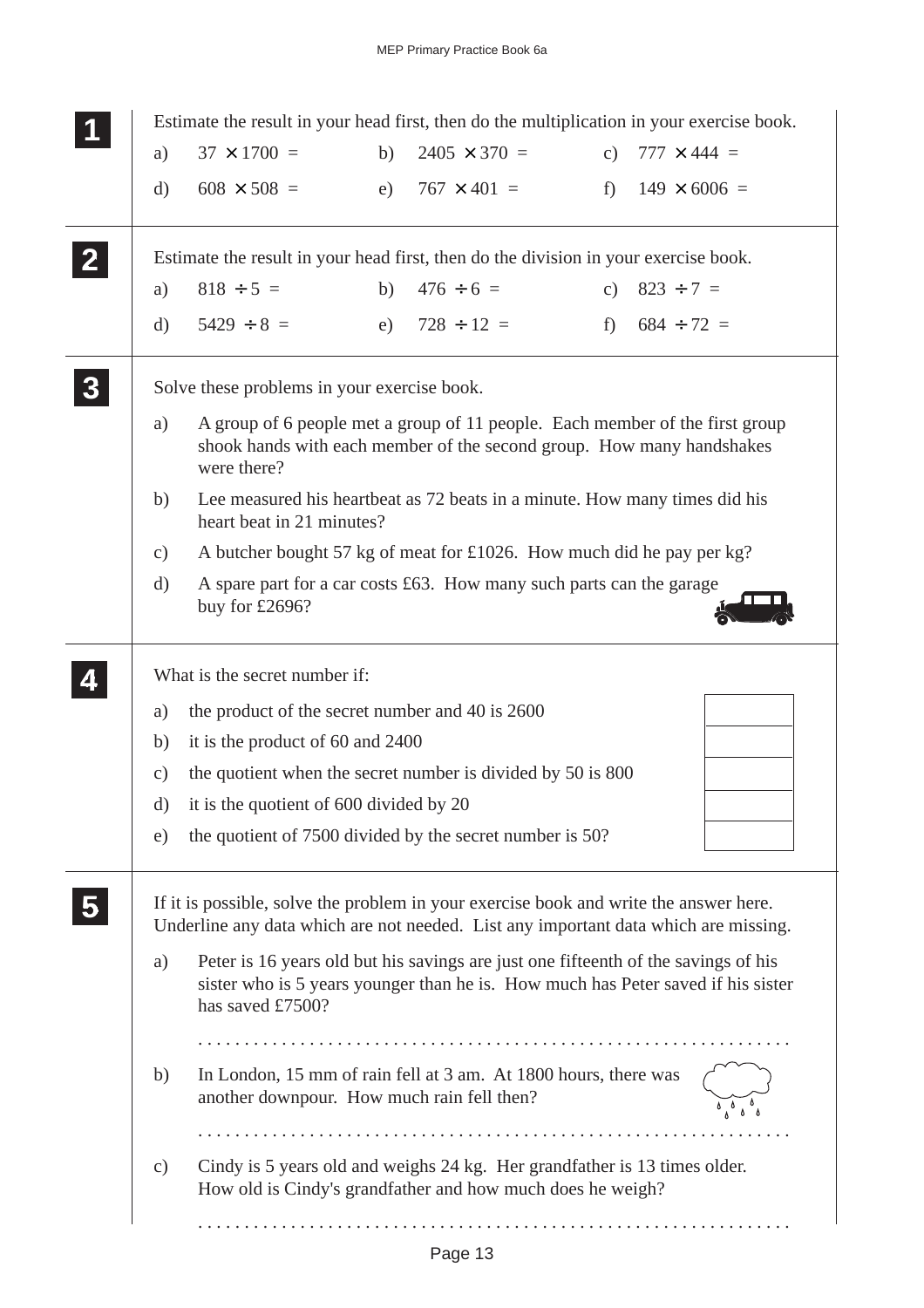| Write a plan, estimate, calculate and check in your exercise book. Write the result here. |                                                                                                                                                                                                                                                                                                                            |  |  |  |  |  |  |  |
|-------------------------------------------------------------------------------------------|----------------------------------------------------------------------------------------------------------------------------------------------------------------------------------------------------------------------------------------------------------------------------------------------------------------------------|--|--|--|--|--|--|--|
| a)                                                                                        | Ian wants to buy a boat. He has saved £1347. If the price of the<br>$\pounds$<br>boat is £2580, how much money does Ian still need to save?                                                                                                                                                                                |  |  |  |  |  |  |  |
| b)                                                                                        | A greengrocer sold 75 kg of apples on Monday, 45 kg of apples on Tuesday and<br>124 kg of apples on Wednesday.                                                                                                                                                                                                             |  |  |  |  |  |  |  |
|                                                                                           | How many more kg of apples did he sell on Wednesday<br>$\mathbf{i}$<br>kg<br>than on Monday?                                                                                                                                                                                                                               |  |  |  |  |  |  |  |
|                                                                                           | How much money did he get from selling apples on these<br>$\rm ii)$<br>$\pounds$<br>three days if he sold the apples at £1 50 p per kg?                                                                                                                                                                                    |  |  |  |  |  |  |  |
| $\mathbf{c})$                                                                             | A firm ordered 750 tonnes of oil. The oil was delivered in a container truck.<br>The truck could carry only 18 tonnes of oil, so it had to make several deliveries.                                                                                                                                                        |  |  |  |  |  |  |  |
|                                                                                           | How many deliveries did the truck have to make?<br>$\mathbf{i}$                                                                                                                                                                                                                                                            |  |  |  |  |  |  |  |
|                                                                                           | How much oil was in the final delivery?<br>$\rm ii)$<br>t                                                                                                                                                                                                                                                                  |  |  |  |  |  |  |  |
| $\rm d)$                                                                                  | Peter has saved £735, which is 5 times as much as the amount<br>$\pounds$<br>that Paul has saved. How much money has Paul saved?                                                                                                                                                                                           |  |  |  |  |  |  |  |
| e)                                                                                        | Ann has £214 in her bank account, which is one fifteenth of<br>$\pounds$<br>the money in Dave's account. How much is in Dave's account?                                                                                                                                                                                    |  |  |  |  |  |  |  |
|                                                                                           | Write a plan, estimate, calculate and check your answer in your exercise book.<br>Write the answer in a sentence here. Underline any data not needed in the calculation.                                                                                                                                                   |  |  |  |  |  |  |  |
| a)                                                                                        | Christopher bought a painting for £2600. Then he sold it 3 weeks later for £2800.<br>After another 2 weeks, he changed his mind and bought the painting<br>back for £3100. After 1 week, he sold the painting again for £3200.<br>Did he make a profit or a loss on the painting and how much was it?                      |  |  |  |  |  |  |  |
|                                                                                           |                                                                                                                                                                                                                                                                                                                            |  |  |  |  |  |  |  |
| b)                                                                                        | A box 15 cm deep holds 13 kg of tomatoes and a box 20 cm deep holds 17 kg of<br>tomatoes. What is the total price of all the tomatoes in the 2 boxes if 1 kg of<br>tomatoes costs £2.25.                                                                                                                                   |  |  |  |  |  |  |  |
|                                                                                           |                                                                                                                                                                                                                                                                                                                            |  |  |  |  |  |  |  |
| $\mathbf{c})$                                                                             | Kate made some jam from 25 kg of apricots and 7 kg of sugar. She lost 8 kg of<br>fruit through boiling and then sieving to remove the stones and skin.<br>How much did it cost to make 1 kg of jam if 1 kg of apricots cost £1.28,<br>Apricot<br>1 kg of sugar cost £1.10, and other costs (covers and labels) were £1.25? |  |  |  |  |  |  |  |
|                                                                                           |                                                                                                                                                                                                                                                                                                                            |  |  |  |  |  |  |  |
| d)                                                                                        | A shopkeeper bought 120 kg of potatoes from one farmer for 76 p per kg and<br>59 kg from another farmer for 69 p per kg. He then sold all the potatoes at the<br>same price so that he made a profit of 16 p per kg.                                                                                                       |  |  |  |  |  |  |  |
|                                                                                           | At what price did he sell the potatoes?                                                                                                                                                                                                                                                                                    |  |  |  |  |  |  |  |
|                                                                                           |                                                                                                                                                                                                                                                                                                                            |  |  |  |  |  |  |  |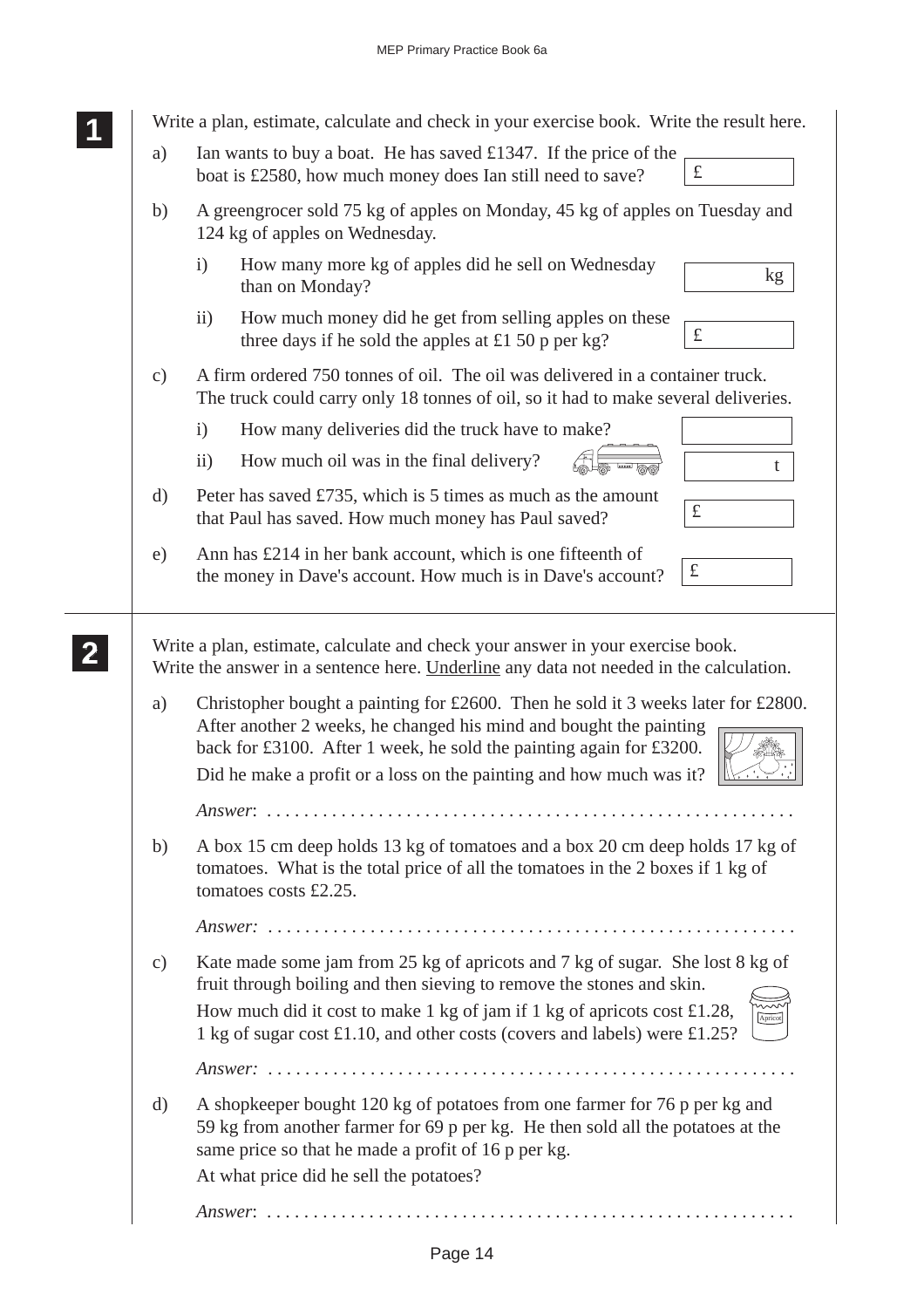**1 11** Do the first calculation, then use the result to help you do the other calculations mentally. **11** i)  $5183 + 6599 =$ iv)  $5273 + 6698 =$ a) 5173  $+ 6598$ ii)  $5173 + 6498 =$ v)  $5173 + 6098 =$ iii)  $15173 + 598 =$ vi)  $5186 + 6585 =$ i)  $7405 - 2966 =$ iv)  $7505 - 3066 =$ b)  $7|4|0|5$ ii)  $7505 - 2766 =$ v)  $8405 - 1866 =$  $2866$ iii)  $7410 - 2865 =$ vi)  $7495 - 2956 =$ **2 22** a) Join each operation to the matching result on the number line. **22**  $\overline{23027 + 33527}$   $\overline{3535 \times 16}$   $\overline{100000 - 43431}$   $\overline{1697.31 \div 3 \times 100}$  $\overline{\phantom{a}}$ ┯ 56 550 56 56560 56 56 570 56 580 b) Write the missing numbers in the operations to match the results shown. + – × ┯ ┯ ┯ 13 200 13 300 13 400 13 500 **3 33** Fill in the numbers which are missing from the calculations. **33 33** a)  $7 \mid 9$ b)  $|2|$  7 3  $2$  7 3 c) 3 9 4 d)  $3|9$ 4 1 5 3  $^{+}$ 56 – 64 × 6 5 7531 9  $1 \, | \, 2 \, | \, 4 \, | \, 3 \, | \, 4$ 8  $\Omega$ **4 44** Practise calculation in your exercise book. **44** a) i)  $46\,121 + 3875 + 56\,203$  ii)  $289\,742 - 148\,867$  iii)  $888 + 99 \times 9$ b) i)  $305\ 117 + 4\ 999\ 999$  ii)  $375\ 215 - 64\ 837$  iii)  $4326 \div 70$ c) i)  $7013 + 35 + 9 + 2663$  ii)  $127\,564 - 46\,572$  iii)  $3580 \times 28$ **5 55** Solve the problems in your exercise book. **55** a) Tom was given £50 for his birthday. He treated 3 friends to the cinema and they all had an ice-cream. If a cinema ticket cost £7.25 and an ice-cream tub cost £1.30, how much money did Tom have left? b) Mary found 54 buttons in her Gran's sewing box. Gran said that she used to have 15 times as many. How many buttons used to be in the sewing box? c) Mum made 6 lbs of marmalade with 852 g of Seville oranges and 2.7 kg of sugar. What ingredients would she need to make 16 lbs of marmelade?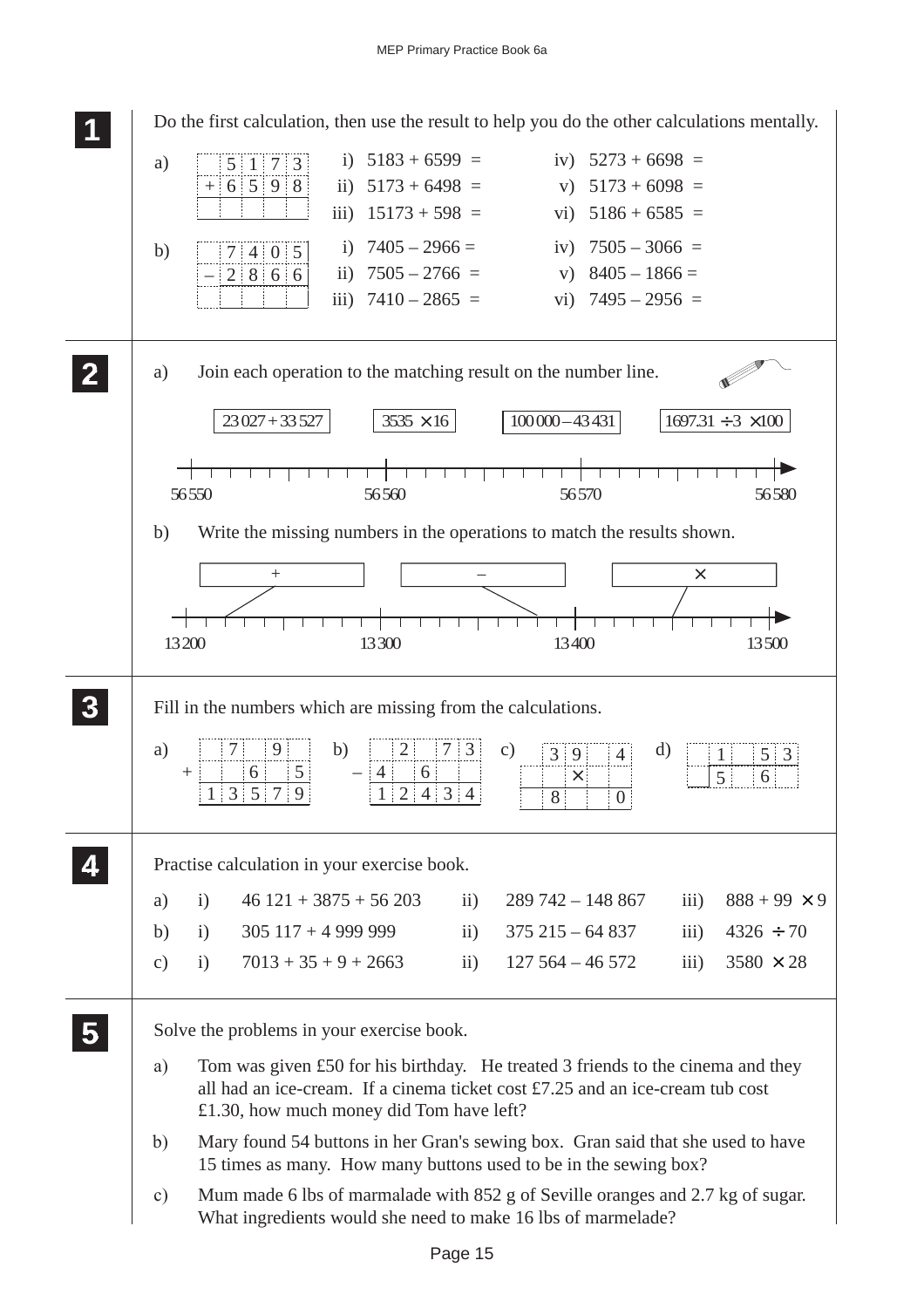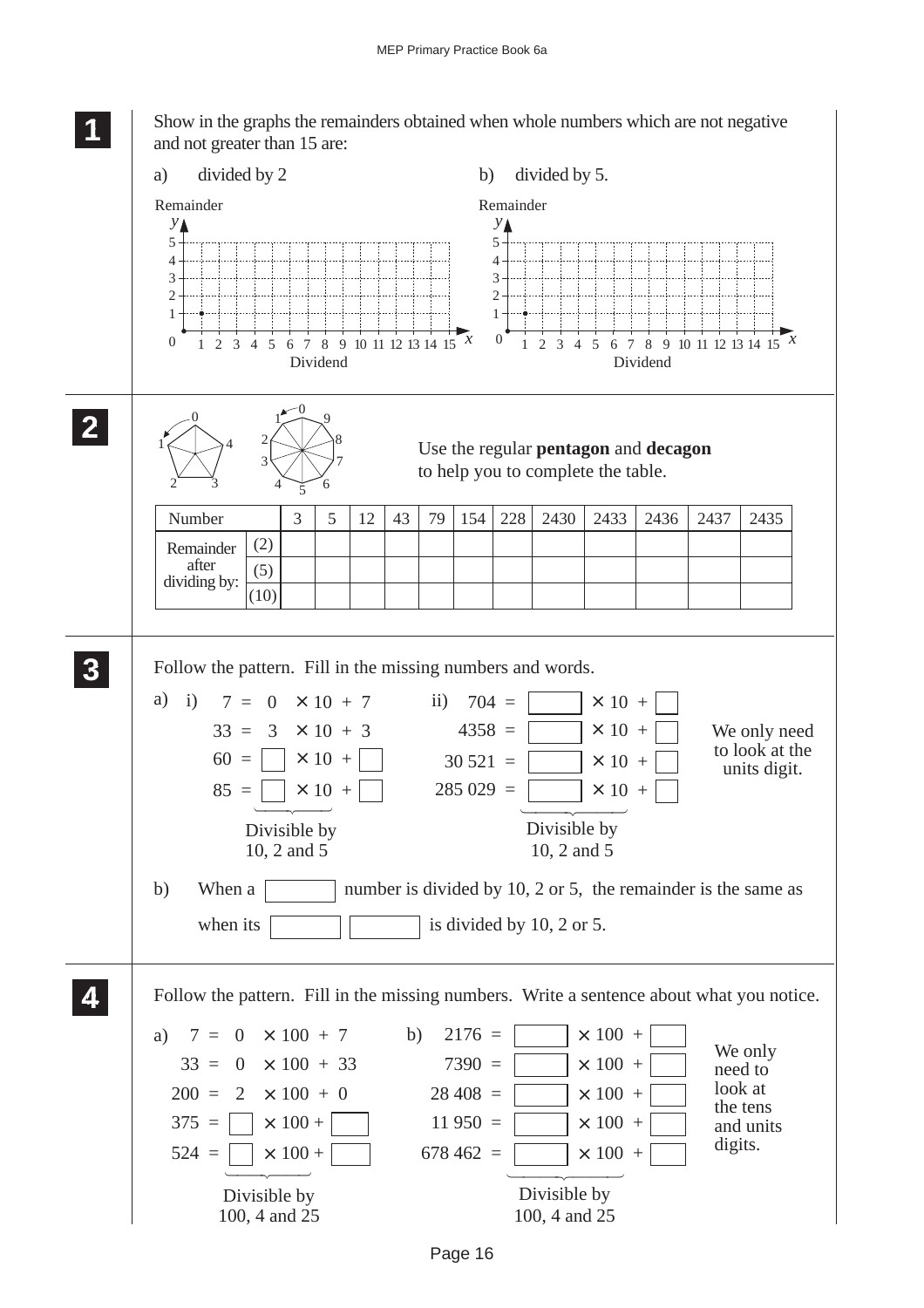|              | Follow the example and continue the pattern.<br>a)                        |                                                                        |                                            |                     |                |           |                         |                           |  |
|--------------|---------------------------------------------------------------------------|------------------------------------------------------------------------|--------------------------------------------|---------------------|----------------|-----------|-------------------------|---------------------------|--|
|              | $\mathbf{i}$<br>$0 + 1$<br>$1 =$                                          | ii) $2 =$                                                              | $0 \times 2 + 2$                           |                     |                |           |                         | iii) $7 = 0 \times 7 + 7$ |  |
|              | $10 =$<br>$9 + 1$                                                         | $20 = 9 \times 2 + 2$                                                  |                                            |                     |                | $70 =$    |                         | $9 \times 7 + 7$          |  |
|              | $100 = 99 + 1$                                                            | $200 = 99 \times 2 + 2$                                                |                                            |                     |                |           |                         | $700 = 99 \times 7 + 7$   |  |
|              | $1000 =$                                                                  | $2000 =$                                                               |                                            |                     |                | $7000 =$  |                         |                           |  |
|              | $10000 =$                                                                 | $20000 =$                                                              |                                            |                     |                | $70000 =$ |                         |                           |  |
|              | Divisible by<br>9 and 3                                                   |                                                                        | Divisible by<br>9 and 3                    |                     |                |           | Divisible by<br>9 and 3 |                           |  |
|              | Complete the sentence about each part.<br>b)                              |                                                                        |                                            |                     |                |           |                         |                           |  |
|              | $\mathbf{i}$                                                              | When 1000 is divided by 9 or by 3, the remainder is the same as when   |                                            |                     |                |           |                         |                           |  |
|              | is divided by 9 or by                                                     |                                                                        |                                            |                     |                |           |                         |                           |  |
|              |                                                                           |                                                                        |                                            |                     |                |           |                         |                           |  |
|              | ii)                                                                       | When 200 is divided by $\vert$                                         | or by 3, the remainder is the same as when |                     |                |           |                         |                           |  |
|              | is divided by                                                             | or by $3$ .                                                            |                                            |                     |                |           |                         |                           |  |
|              | $\overline{iii}$                                                          | When 70 000 is divided by 9 or by 3, the remainder is the same as when |                                            |                     |                |           |                         |                           |  |
|              |                                                                           | is divided by 9 or by 3.                                               |                                            |                     |                |           |                         |                           |  |
|              |                                                                           |                                                                        |                                            |                     |                |           |                         |                           |  |
| $\mathbf{2}$ | Complete the<br>a)                                                        | Number                                                                 | 8000                                       | 300                 | 40             | 6         | 8346                    |                           |  |
|              | tables to show                                                            | (9)<br>Remainder                                                       |                                            |                     |                |           |                         |                           |  |
|              | the remainders                                                            | after dividing<br>(3)<br>by:                                           |                                            |                     |                |           |                         |                           |  |
|              | when the numbers<br>are divided                                           |                                                                        |                                            |                     |                |           |                         |                           |  |
|              | b)<br>by $9$ and by $3$ .                                                 | Number                                                                 | 70 000                                     | 4000                | 500            | 30        | 8                       | 74 538                    |  |
|              |                                                                           | (9)<br>Remainder<br>after dividing                                     |                                            |                     |                |           |                         |                           |  |
|              |                                                                           | (3)<br>by:                                                             |                                            |                     |                |           |                         |                           |  |
| 3            | Circle in <i>red</i> the numbers which are exactly divisible by 9.        |                                                                        |                                            |                     |                |           |                         | <b>All Contracts</b>      |  |
|              | Underline in <i>green</i> the numbers which are exactly divisible by 3.   |                                                                        |                                            |                     |                |           |                         |                           |  |
|              | 534, 436, 354, 7155, 435, 643, 5175, 453, 111, 20202, 44044, 555 555 555, |                                                                        |                                            |                     |                |           |                         |                           |  |
|              | 56 418, 50 418                                                            | Write a sentence about what you notice in your exercise book.          |                                            |                     |                |           |                         |                           |  |
|              |                                                                           |                                                                        |                                            |                     |                |           |                         |                           |  |
|              | Write the whole numbers from 10 to 30 in the Venn diagrams.               |                                                                        |                                            |                     |                |           |                         |                           |  |
|              | a)<br>$10 \leq n \leq 30$                                                 |                                                                        | b)                                         | $10 \leq n \leq 30$ |                |           |                         |                           |  |
|              |                                                                           | Divisible by 3                                                         |                                            |                     |                |           | Divisible by 9          |                           |  |
|              |                                                                           |                                                                        |                                            |                     |                |           |                         |                           |  |
|              |                                                                           |                                                                        |                                            |                     |                |           |                         |                           |  |
|              |                                                                           |                                                                        |                                            |                     |                |           |                         |                           |  |
|              | Multiple of 2                                                             |                                                                        |                                            |                     | Divisible by 3 |           |                         |                           |  |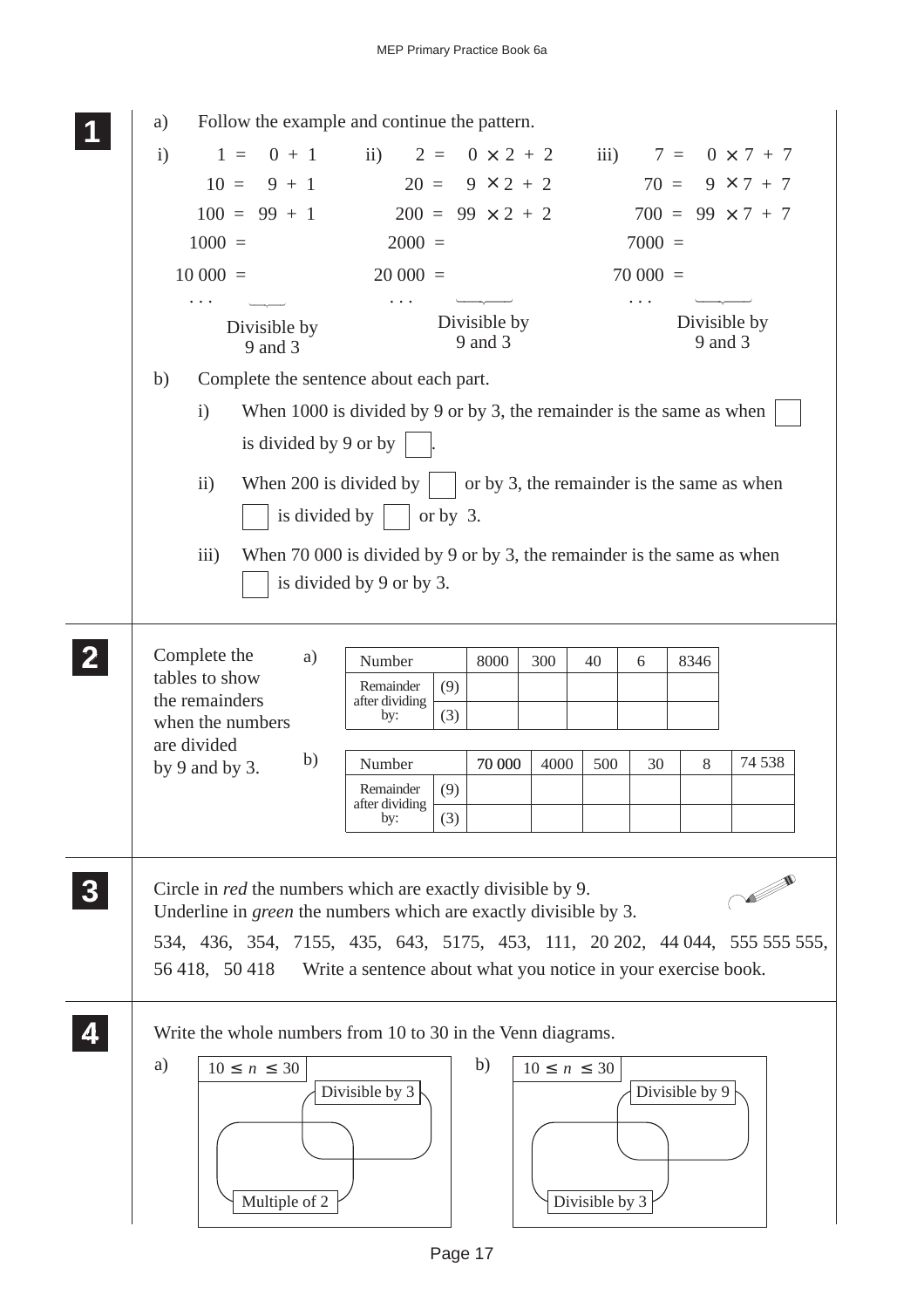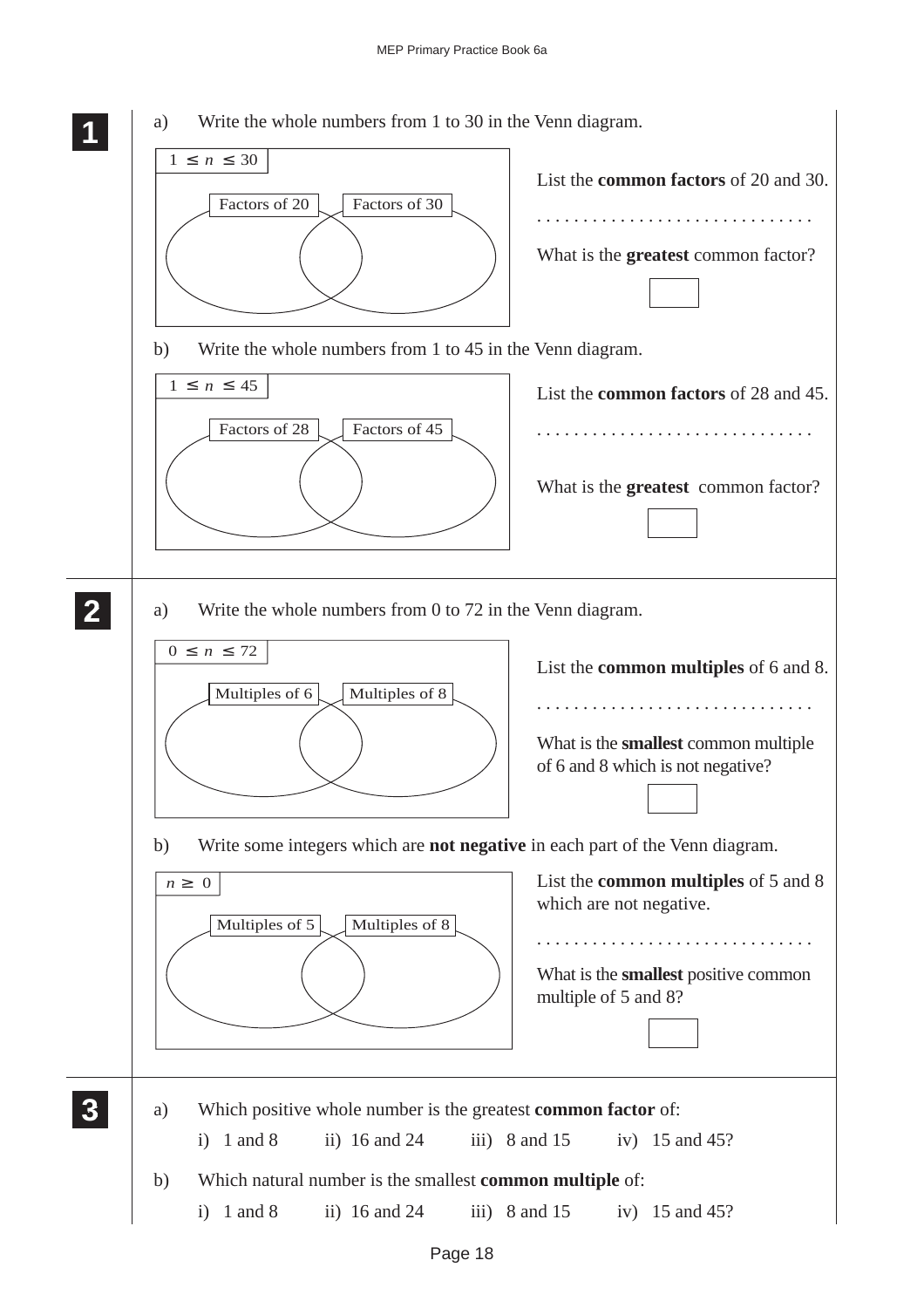|                | Write T if the statement is true and F if it is false. Write examples or counter examples<br>in your exercise book.                                           |
|----------------|---------------------------------------------------------------------------------------------------------------------------------------------------------------|
|                | If a natural number is a multiple of 10, it is also a multiple of 5.<br>a)                                                                                    |
|                | If a natural number is exactly divisible by 5, it is a multiple of 10.<br>b)                                                                                  |
|                | If a natural number is exactly divisible by $5$ and by $2$ , it is a multiple of 10.<br>$\mathbf{c})$                                                         |
|                | If a natural number is a multiple of 9, it is also a multiple of 3.<br>d)                                                                                     |
|                | If a natural number is a multiple of 3, it is also a multiple of 9.<br>e)                                                                                     |
|                | If a natural number is exactly divisible by 3 and by 5, it is a multiple of 15.<br>f)                                                                         |
|                | If a natural number is a multiple of 4 and of 6, it is also a multiple of 24.<br>g)                                                                           |
|                | $\ddot{\text{1}}$<br>33<br>$00\,$<br>$\mathbf{i}$<br>43<br>$\overline{iii}$ )<br>5<br>iv)<br>V)                                                               |
|                | Complete the numbers in your exercise book so that each number is:                                                                                            |
|                | divisible by 2<br>$\mathbf{d}$<br>divisible by 5 but not by 25<br>a)                                                                                          |
|                | divisible by 4<br>a multiple of 25 but not a multiple of 5<br>b)<br>e)                                                                                        |
|                | divisible by 5<br>divisible by 5 and by 4.<br>f)<br>$\mathbf{c})$                                                                                             |
| 3 <sup>1</sup> | Below each number write the remainder<br>28<br>30<br>24<br>25<br>26<br>27<br>29<br>when it is divided by 6.<br>Select from these 2-digit numbers:             |
|                | two numbers so that their sum is divisible by 6<br>a)                                                                                                         |
|                | two numbers so that their difference is divisible by 6<br>b)                                                                                                  |
|                | two numbers so that their product is divisible by 6<br>$\mathbf{c})$                                                                                          |
|                | <b>three</b> numbers so that their sum is divisible by 6<br>d)                                                                                                |
|                | three numbers so that their sum is not divisible by 6<br>e)                                                                                                   |
|                | three numbers so that their product is divisible by 6<br>f)                                                                                                   |
|                | three numbers so that their product is <b>not</b> divisible by 6.<br>g)                                                                                       |
|                | Complete the numbers so that the result of each operation is exactly divisible by 7.<br>b) $1237-73$ c) $1237 \times 1$ d) $1237+4$<br>$1237 + 73$<br>a)<br>6 |
|                | Decide on the answer by trials or by reasoning but without doing a calculation.                                                                               |
| 5 <sup>1</sup> | Could the product of 2 successive natural numbers be 999?                                                                                                     |
|                | a)<br>Could the sum of 2 successive natural numbers be 2000?<br>b)                                                                                            |
|                | Could the sum of 3 successive natural numbers be 2001?<br>$\mathbf{c})$                                                                                       |
|                | Could the product of the digits of a natural number be: i) 26<br>d)<br>ii) $35?$                                                                              |
|                | How many '0's are there at the end of the result of: $20 \times 21 \times 22 \times 23 \times 24 \times 25$ ?<br>e)                                           |
|                | f)<br>Can 4 natural numbers have different remainders when divided by 3?                                                                                      |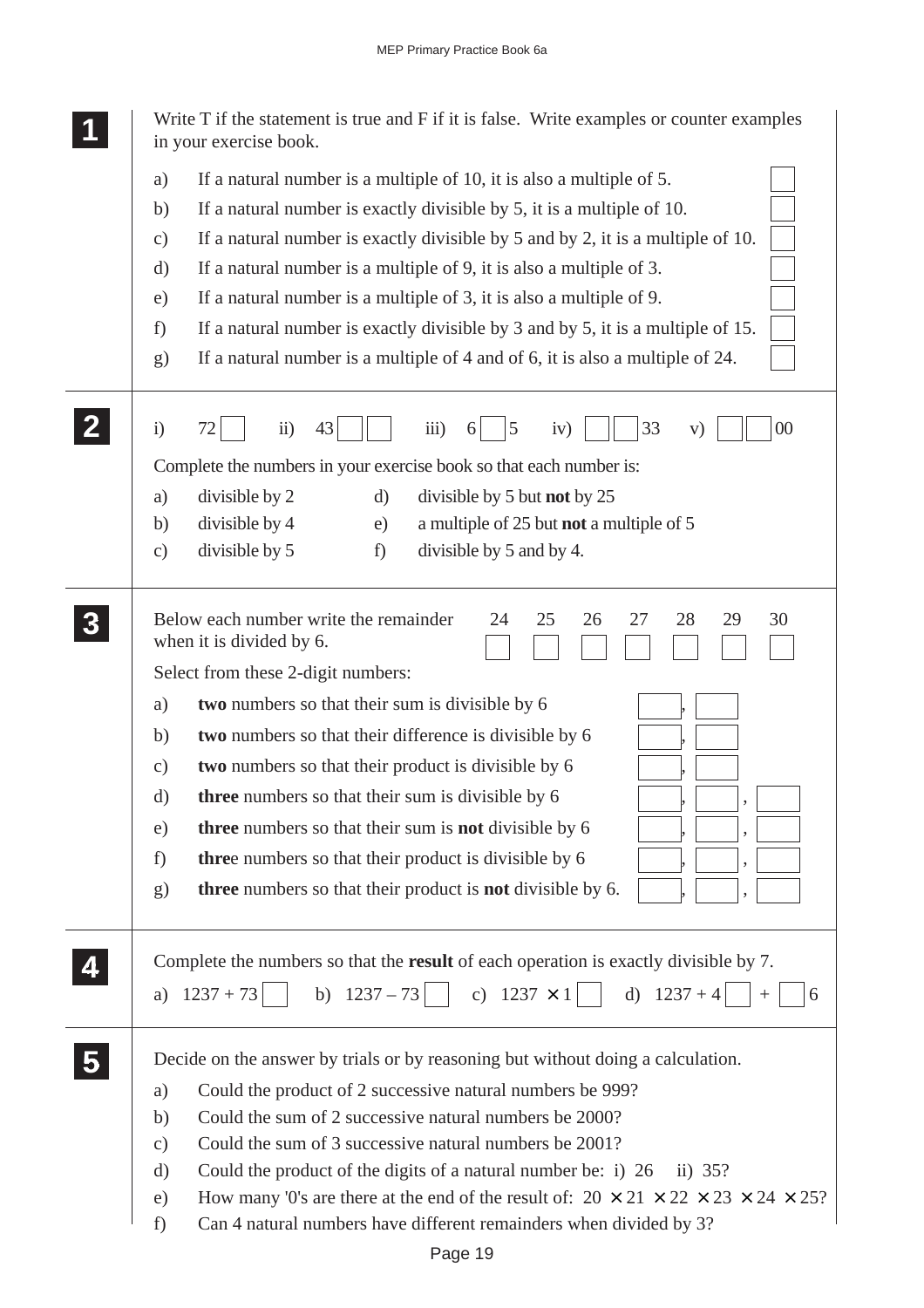|                         | We have 70 green marbles and 84 blue marbles. We want to put them into bags so that<br>each bag contains the same number of green marbles and the same number of blue<br>marbles as all the others. |
|-------------------------|-----------------------------------------------------------------------------------------------------------------------------------------------------------------------------------------------------|
|                         | What is the greatest number of bags we can make?<br>a)                                                                                                                                              |
|                         | How many marbles of each colour will be in each bag?<br>b)                                                                                                                                          |
|                         | Study these numbers.                                                                                                                                                                                |
|                         | 76 581,<br>930 476,<br>36 520,<br>8 764 425,<br>589 641                                                                                                                                             |
|                         | <b>Without</b> doing a division:                                                                                                                                                                    |
|                         | <b>underline</b> in <i>green</i> the numbers which are exactly divisible by 3;<br>a)                                                                                                                |
|                         | circle in <i>red</i> the numbers which are multiples of 5;<br>b)                                                                                                                                    |
|                         | tick in <i>yellow</i> the numbers which are exactly divisible by 4.<br>$\mathbf{c})$                                                                                                                |
| $\boldsymbol{3}$        | Some digits are missing from these numbers.                                                                                                                                                         |
|                         | 134<br>b)<br>67<br>c)<br>d)<br>a)<br>9<br>$\theta$                                                                                                                                                  |
|                         | Write the complete numbers in your exercise book so that each number is:                                                                                                                            |
|                         | a multiple of 3<br>exactly divisible by 4<br>$\mathbf{i}$<br>$\ddot{i}$                                                                                                                             |
|                         | a multiple of 5 and a multiple of 4.<br>iii)<br>a multiple of 5 but <b>not</b> a multiple of 4<br>iv)                                                                                               |
|                         |                                                                                                                                                                                                     |
|                         | Write the natural numbers from 1 to 40 in the Venn diagram.<br>a)                                                                                                                                   |
|                         | $1 \leq n \leq 40$<br>(i)<br>What is the greatest common<br>b)<br>factor of 24 and 40?                                                                                                              |
|                         | Factors of 24<br>Factors of 40<br>What is the <b>lowest common</b><br>$\mathbf{c})$<br>(ii)<br>(iii)<br>multiple of 24 and 40?<br>(iv)                                                              |
|                         | What kind of numbers are in<br>$\mathbf{d}$                                                                                                                                                         |
|                         | the parts of the diagram                                                                                                                                                                            |
|                         | labelled i), ii), iii) and iv)?                                                                                                                                                                     |
|                         | Write a sentence to describe<br>each set.                                                                                                                                                           |
|                         |                                                                                                                                                                                                     |
|                         |                                                                                                                                                                                                     |
| $\overline{\mathbf{5}}$ | At mid-day, Charlie noticed a train going under a railway bridge and a bus going<br>a)<br>over the bridge at the same time. If there is a bus every 10 minutes and a train                          |
|                         | every 12 minutes, how long will Charlie have to wait before he sees the same                                                                                                                        |
|                         | thing happening again?                                                                                                                                                                              |
|                         | Is this statement true or false? Write examples or a counter example as a check.<br>b)                                                                                                              |
|                         | If a positive natural number is a multiple of 3, it is also a multiple of 9.                                                                                                                        |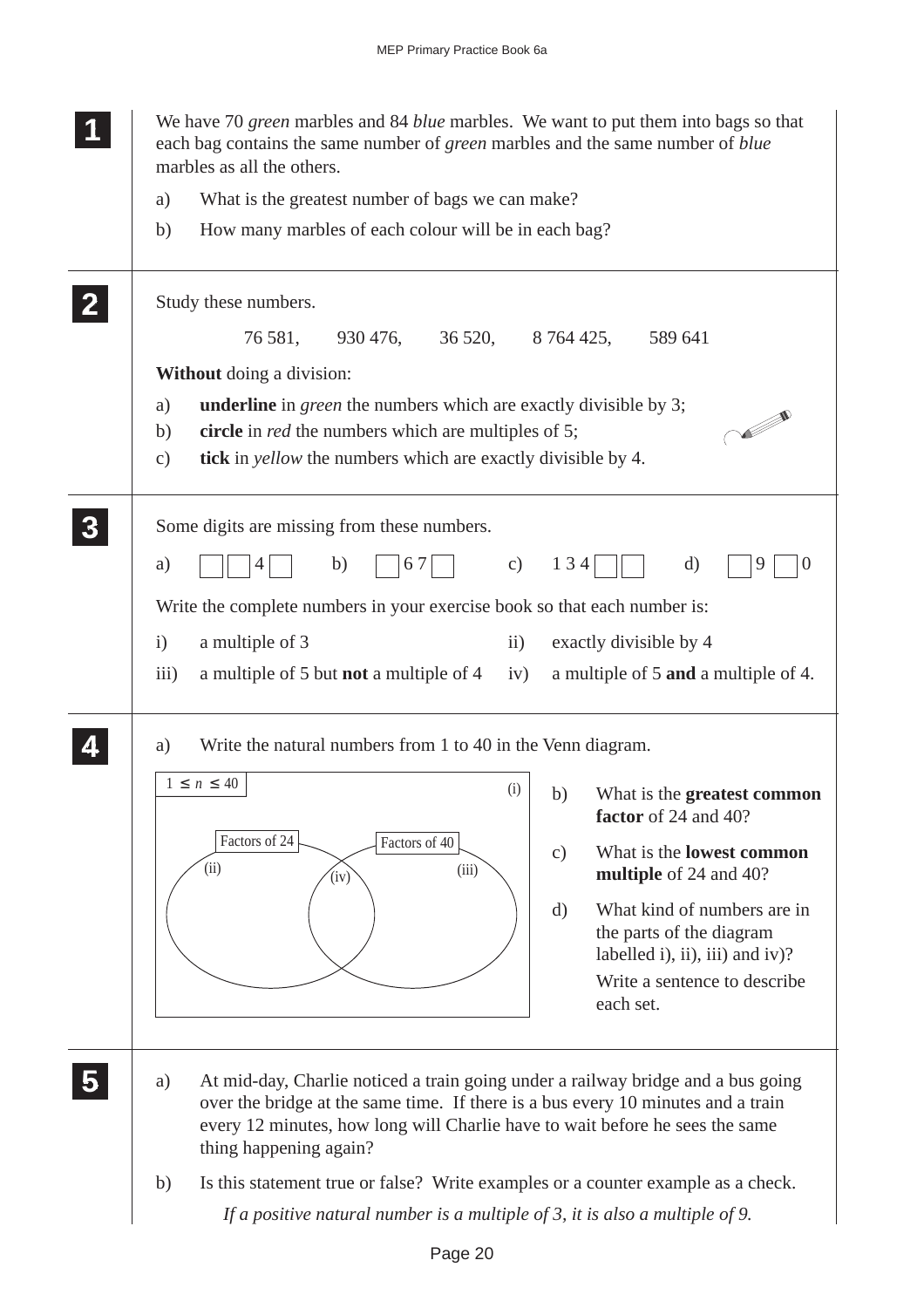|                                       | Practise addition and subtraction. Check your results.                                                                                                                                                                                                                                                                                                                                                                                                                                                                                                                            |
|---------------------------------------|-----------------------------------------------------------------------------------------------------------------------------------------------------------------------------------------------------------------------------------------------------------------------------------------------------------------------------------------------------------------------------------------------------------------------------------------------------------------------------------------------------------------------------------------------------------------------------------|
| a)                                    | 1   4   1   6   5   8<br>3 8 1<br>$3 \mid 3 \mid 3 \mid 3 \mid 3 \mid 3$<br>b)<br>3<br>c)<br>7 9 2536<br>$3 \mid 3 \mid 3 \mid 3 \mid 3 \mid 3$<br>3 3 7 9 0 2<br>2 4 6 8 55<br>3 3 3 3 3<br>$4 \overline{\smash{\big)}\,}$ 5<br>3 3 3 3<br>$2 \t0 \t3 \t6 \t8 \t0 \t3$<br>$+ 4 4 4 4 4 4 4$<br>5 1 4 6 0<br>$3 \mid 3 \mid 3$<br>$^+$                                                                                                                                                                                                                                            |
| $\mathbf{d}$                          | 8   5   3   2   0   4<br>6 5 7 4 3 9 4<br>f)<br>e)<br>3 3 3 3 3 3 3<br> 3 2 2 0 6 1 <br>7   6   0   2   8<br>$5 \mid 5 \mid 5 \mid 5 \mid 5 \mid 5$                                                                                                                                                                                                                                                                                                                                                                                                                               |
|                                       | Practise multiplication and division in your exercise books. Check your results.                                                                                                                                                                                                                                                                                                                                                                                                                                                                                                  |
| a)                                    | 142 857 $\times$ 6<br>$2563 \times 72$<br>$841 \times 301$<br>b)<br>$\mathbf{c})$                                                                                                                                                                                                                                                                                                                                                                                                                                                                                                 |
| $\mathrm{d}$                          | $714\,285\div 5$<br>$999999 \div 7$<br>$f$ )<br>$10001 \div 73$<br>e)                                                                                                                                                                                                                                                                                                                                                                                                                                                                                                             |
| a)<br>b)<br>$\mathbf{c})$<br>d)<br>e) | Write a plan and do the calculations in your exercise book. Write only the results here.<br>There are two baskets of apples. In the first basket there are 4 kg 70 g of apples<br>and in the second basket there are 480 g more apples.<br>What amount of apples is in the second basket?<br>Which quantity is 2684 kg more than 15 tonnes 46 kg?<br>A 324 mm length was cut from an iron bar and 3 m 28 cm<br>was left. What was the length of the bar before it was cut?<br>Which quantity is 24 times as much as 36 litres 50 cl?<br>Which quantity is one 24th of 8 km 400 m? |
| a)                                    | Solve these problems in your exercise book.<br>A natural number ends in zero. If we leave off the zero we get another number.<br>The sum of these two numbers is 5445. What was the original number?                                                                                                                                                                                                                                                                                                                                                                              |
| b)                                    | The difference between a number ending in zero and a second number, formed<br>by leaving off the zero of the first number, is 5445. What was the first number?                                                                                                                                                                                                                                                                                                                                                                                                                    |
| c)                                    | Is it possible that the product of two <b>consecutive</b> natural numbers ends in:<br>ii) 8<br>iii) 6?<br>$i)$ 4                                                                                                                                                                                                                                                                                                                                                                                                                                                                  |
| d)                                    | Calculate the sum of the digits in the number 38 516 then subtract it from 38 516.<br>Is the difference divisible by 9? Try it with other natural numbers.                                                                                                                                                                                                                                                                                                                                                                                                                        |
| e)                                    | I thought of a 5-digit natural number. When I wrote a '4' in front of it, the 6-digit<br>number I made was 4 times as much as the number I would have made if I had<br>written the 4 at the end of the 5-digit number.<br>What was the number that I first thought of?                                                                                                                                                                                                                                                                                                            |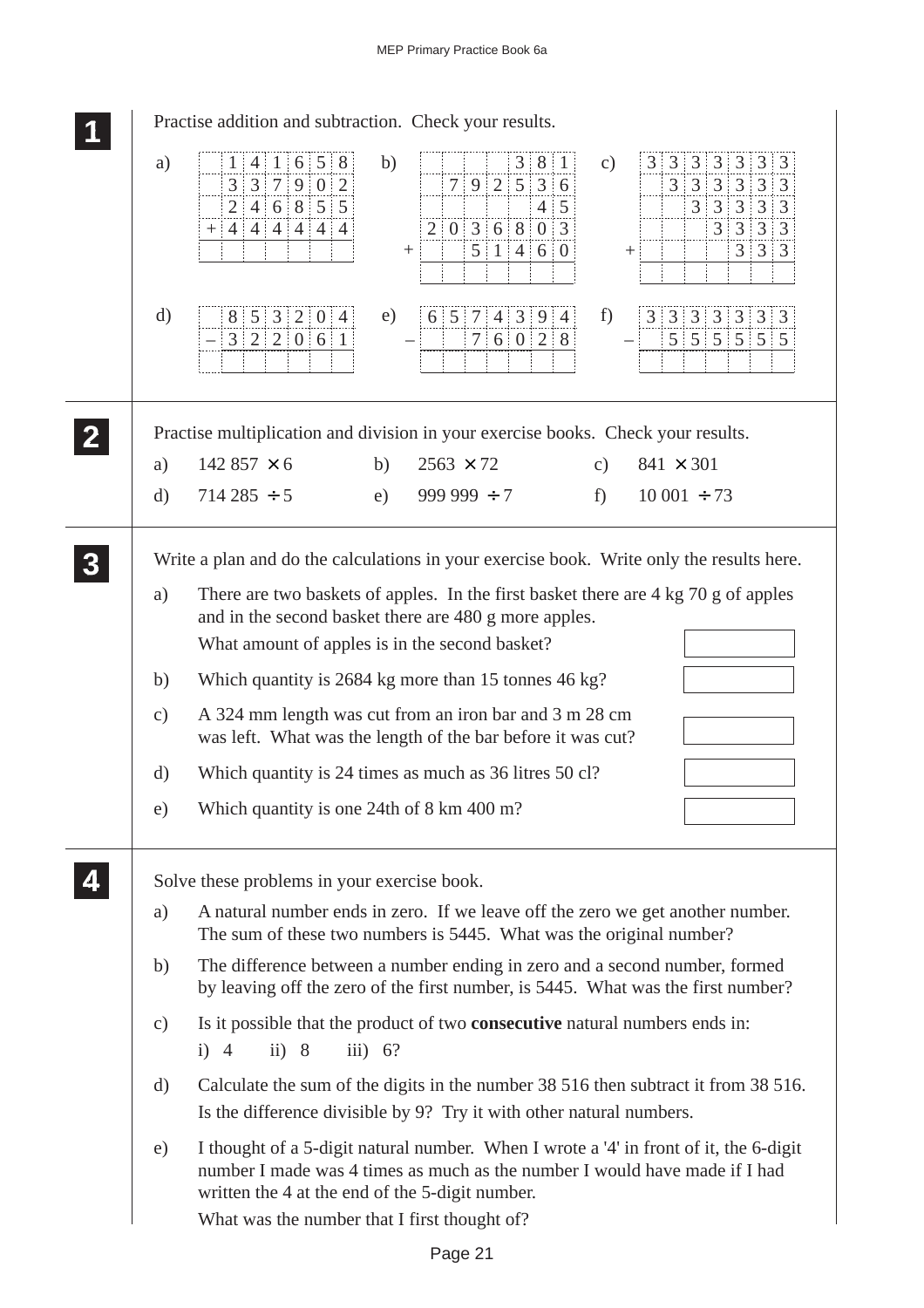| Do the addition and subtraction in millimetres, centimetres and metres.                                                                                                                                                                 |
|-----------------------------------------------------------------------------------------------------------------------------------------------------------------------------------------------------------------------------------------|
| 652 418 mm<br>b) $65\,241.8 \text{ cm}$<br>c) $652.418 \text{ m}$<br>a)<br>104 370.6 cm 1043.706 m<br>1043706 mm<br>93 038 mm<br>$+$ 9 3 0 3 . 8 cm<br>$+ 93.038 \text{ m}$<br>$+$                                                      |
| 3405 261 mm<br>e) 340 526.1 cm f) 3405.261 m<br>d)<br>$-109428.3$ cm $-1094.283$ m<br>$-1094283$ mm                                                                                                                                     |
| Do the addition and subtraction in metres and kilometres.                                                                                                                                                                               |
| b) $432068 \text{ m}$ $432.068 \text{ km}$<br>a)<br>6 4 2 5 m<br>6.425 km<br>$-210875$ m<br>802600 m<br>35 000 m<br>710 m<br>1015 m<br>$+$                                                                                              |
| Do the multiplication and division in millimetres, centimetres and metres.<br>$6 8 4 2$ cm<br>6 8 4 2<br>$6.8$ 4 2 m<br>mm<br>a)<br>$\times$ 7<br>$\times 7$<br>$\times$ 7<br>b)<br>6 5 0 9 4<br>6 5 0 9.4<br>$6 5.0 9 4$ m<br>cm<br>mm |
| Do the multiplications in your exercise book. Check your results with a calculator.                                                                                                                                                     |
| 405.3 cm $\times$ 23<br>$6.4 \text{ km} \times 105$<br>b)<br>$8.205 \text{ m} \times 213$<br>$\mathbf{c})$<br>a)                                                                                                                        |
| Do the divisions in your exercise book. Check your results with multiplication.<br>$3932.5 \text{ cm} \div 13$<br>$4454.8 \text{ cl } \div 86$<br>b)<br>69.147 km $\div$ 27<br>c)<br>a)                                                 |
| Do the division in millimetres here, then in centimetres<br>and metres in your exercise book.<br>2   5   4   5   8   6<br>mm<br>$4586$ mm $\div$ 25<br>$D_{200}$ 22                                                                     |
|                                                                                                                                                                                                                                         |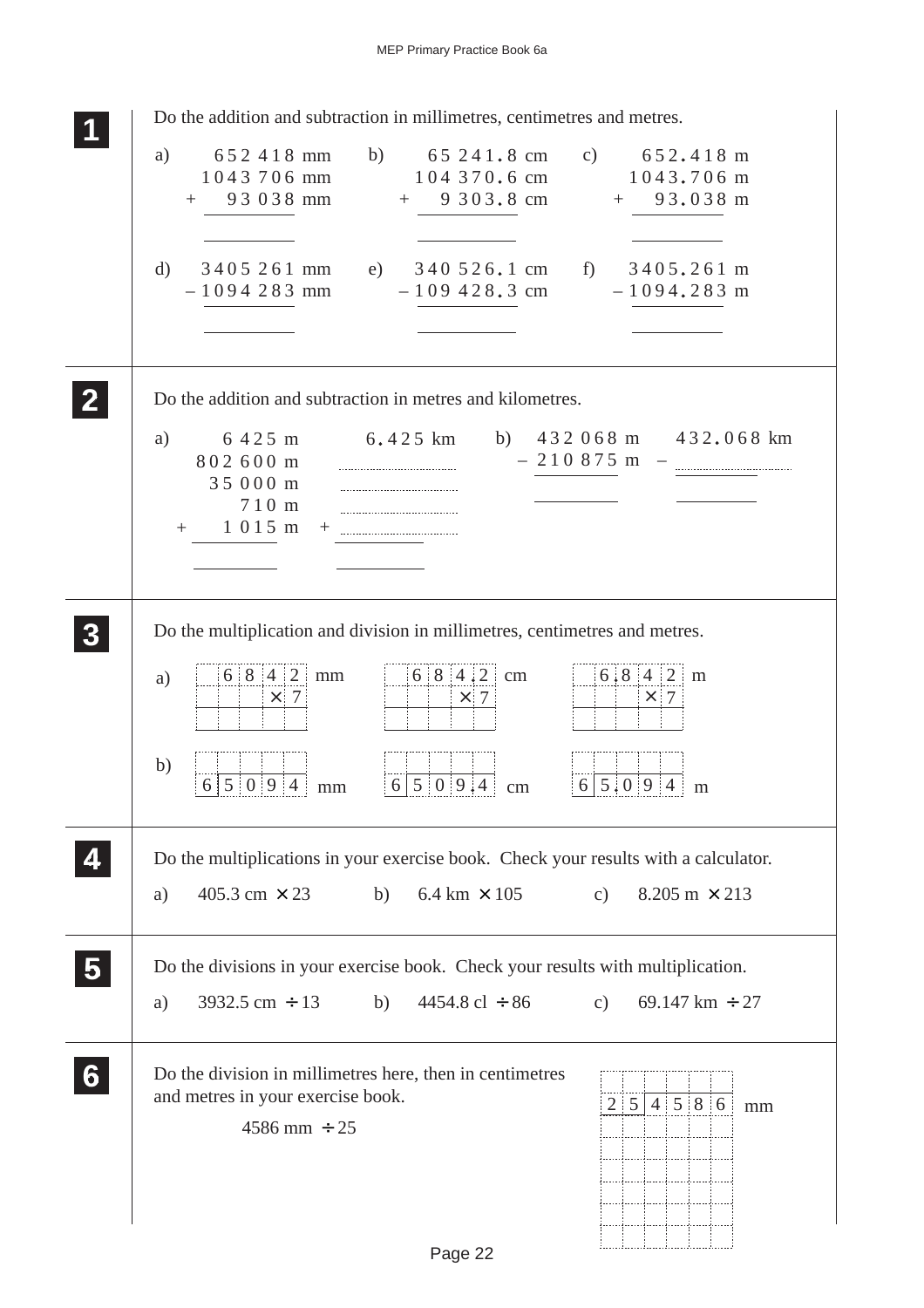| a)            | Practise addition in your exercise book. Check your results.<br>$3826 + 8519$                                          | b)                 | $38.26 + 85.19$                                        | $\mathbf{c})$      | $0.3826 + 0.8519$                                                                                                                                                     |
|---------------|------------------------------------------------------------------------------------------------------------------------|--------------------|--------------------------------------------------------|--------------------|-----------------------------------------------------------------------------------------------------------------------------------------------------------------------|
|               |                                                                                                                        |                    |                                                        |                    |                                                                                                                                                                       |
| $\mathbf{d}$  | $417.358 + 9.49$                                                                                                       | e)                 | $608.7 + 5.42 + 94.3$                                  | f                  | $80.09 + 256 + 0.82$                                                                                                                                                  |
|               | Practise subtraction in your exercise book. Check your results.                                                        |                    |                                                        |                    |                                                                                                                                                                       |
| a)            | $183.6 - 147.8$                                                                                                        | b)                 | $605.32 - 50.4$                                        | $\mathbf{c})$      | $825 - 413.94$                                                                                                                                                        |
| $\mathbf{d}$  | $810.3 - 39.28$                                                                                                        | e)                 | $25.304 - 24.33$                                       | $f$ )              | $567.05 - 467.1$                                                                                                                                                      |
|               |                                                                                                                        |                    |                                                        |                    | Write a plan, calculate, check and write the answer as a sentence in your exercise book.                                                                              |
| a)            | wood to make a plank. How wide is the plank?                                                                           |                    |                                                        |                    | A joiner fits together a 24 mm wide piece of wood and a 1.8 cm wide piece of                                                                                          |
| b)            | what would the scale on the weighbridge read?                                                                          |                    |                                                        |                    | A lorry without a load weighs 3 tonnes 780 kg. If 1000 bricks with a total mass<br>of 3.25 tonnes are loaded on the lorry and the lorry is driven over a weighbridge, |
| $\mathbf{c})$ | A farmer gathered 17.2 tonnes of wheat from three fields.<br>field. How much wheat did he gather from the third field? |                    |                                                        |                    | He gathered 6.54 tonnes from the first field and 2 tonnes 870 kg from the second                                                                                      |
|               | Practise multiplication and division.                                                                                  |                    |                                                        |                    |                                                                                                                                                                       |
| a)            | $125 \times 8 =$                                                                                                       | $12.5 \times 8 =$  |                                                        | $1.25 \times 8 =$  | $0.125 \times 8 =$                                                                                                                                                    |
| b)            | $87 \times 52 =$                                                                                                       | $8.7 \times 52 =$  |                                                        | $0.87 \times 52 =$ | $0.087 \times 52 =$                                                                                                                                                   |
| c)            | $154 \times 16 =$                                                                                                      | $15.4 \times 16 =$ |                                                        | $1.54 \times 16 =$ | $0.154 \times 16 =$                                                                                                                                                   |
| d)            | $75 \div 3 = 7.5 \div 3 =$                                                                                             |                    |                                                        | $0.75 \div 3 =$    | $0.075 \div 3 =$                                                                                                                                                      |
| e)            | $673 \div 5 = 67.3 \div 5 = 6.73 \div 5 =$                                                                             |                    |                                                        |                    | $0.673 \div 5 =$                                                                                                                                                      |
|               | $720 \div 12 = 72 \div 12 =$                                                                                           |                    |                                                        | $7.2 \div 12 =$    | $0.72 \div 12 =$                                                                                                                                                      |
| f)            |                                                                                                                        |                    |                                                        |                    |                                                                                                                                                                       |
|               |                                                                                                                        |                    |                                                        |                    | Write a plan, calculate, check and write the answer as a sentence in your exercise book.                                                                              |
| a)            | 0.42 kg of prunes can be made from 1 kg of plums.                                                                      |                    | What amount of prunes can be made from 78 kg of plums? |                    |                                                                                                                                                                       |
| b)            | How long is each side of a regular octagon if its perimeter is 341.8 cm?                                               |                    |                                                        |                    |                                                                                                                                                                       |
| $\mathbf{c})$ | What is the length of the <b>adjacent</b> side?                                                                        |                    |                                                        |                    | The area of a rectangle is $63.6 \text{ cm}^2$ . The length of one of its sides is 12 cm.                                                                             |
|               |                                                                                                                        |                    |                                                        |                    | Do the divisions in your exercise book and continue them until there is no remainder.                                                                                 |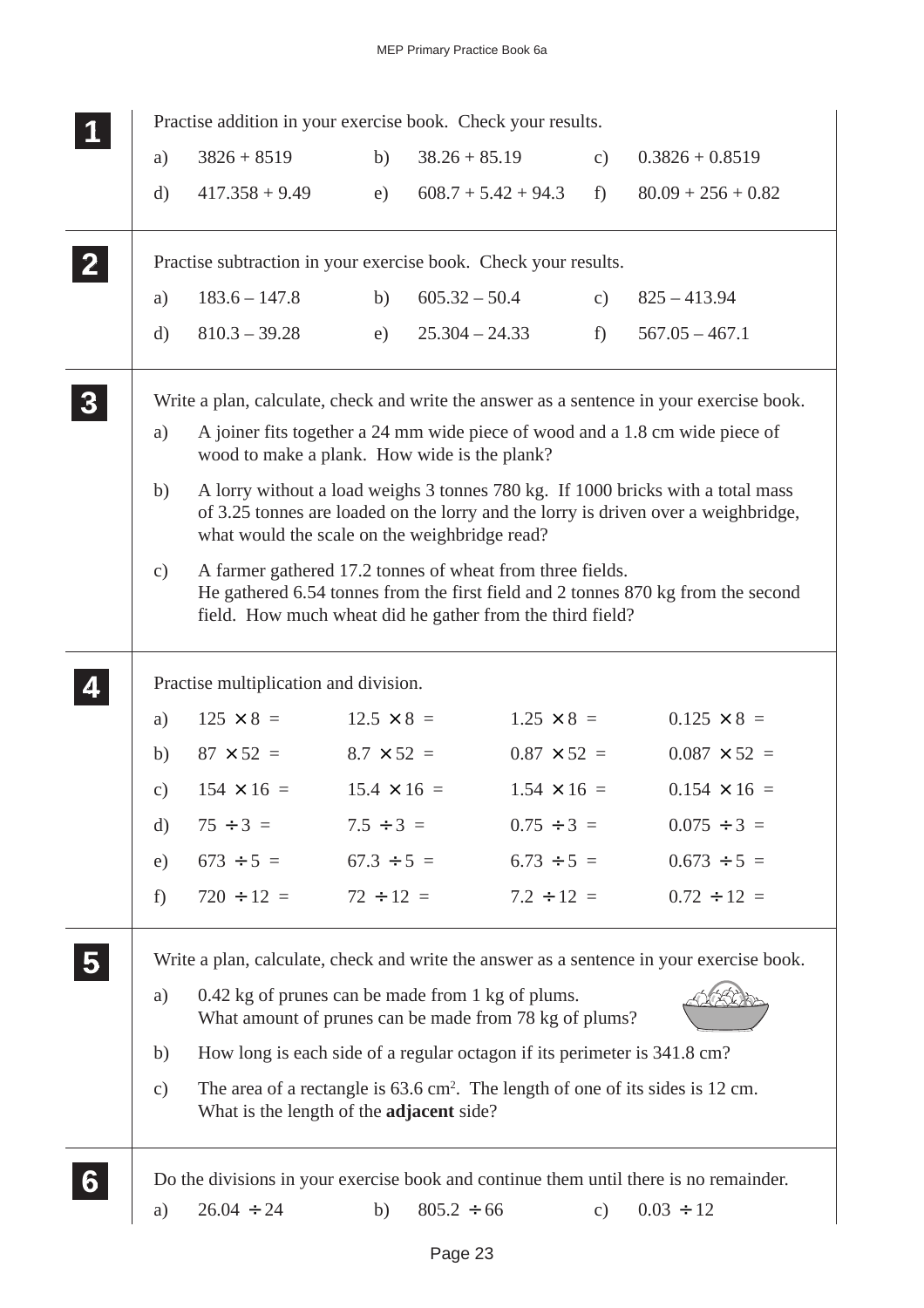|               | Write the first term and the next 5 terms of each sequence in your exercise book.                                                   |
|---------------|-------------------------------------------------------------------------------------------------------------------------------------|
| a)            | Its first term is 8346 and it is increasing by 520.                                                                                 |
| b)            | Its first term is 24 080 and it is decreasing by 5200.                                                                              |
| $\mathbf{c})$ | Its first term is 13.3 and it is decreasing by 3.2.                                                                                 |
|               | Work out a rule and continue each sequence for 5 more terms. Write the rule you used.                                               |
| a)            | $10\,638, 10\,794, 10\,950, \_\_\_\_\_\_$                                                                                           |
| b)            |                                                                                                                                     |
| $\mathbf{c})$ |                                                                                                                                     |
| d)            |                                                                                                                                     |
| e)            |                                                                                                                                     |
|               |                                                                                                                                     |
|               | In your exercise book, write the <b>smallest</b> and the <b>greatest</b> :                                                          |
| a)            | whole number which can be rounded to:                                                                                               |
|               | 600 as the nearest 100<br>4000 as the nearest 1000<br>$\mathbf{i}$<br>$\overline{ii}$ )                                             |
|               | 5 million as the nearest million;<br>$\overline{111}$                                                                               |
| b)            | number which can be rounded to:                                                                                                     |
|               | 7 as the nearest unit<br>0.8 as the nearest tenth.<br>$\mathbf{i}$<br>$\overline{11}$ )                                             |
|               |                                                                                                                                     |
|               | Write the name of the operation in the box and complete the equations.                                                              |
| a)            | $6.7 + 10.8 =$<br>$a + b = c$ , $a =$<br>$b =$                                                                                      |
|               |                                                                                                                                     |
| b)            | $8.25 - 4.6 =$<br>$a-b = c$ , $a =$<br>$b =$                                                                                        |
|               |                                                                                                                                     |
| c)            | $14.3 \times 5 =$<br>$a \times b = c$ , $a =$<br>$b =$                                                                              |
|               |                                                                                                                                     |
| $\mathbf{d}$  | $a \div b = c$ , $a =$<br>$42.6 \div 3 =$<br>$b =$                                                                                  |
|               |                                                                                                                                     |
|               |                                                                                                                                     |
|               |                                                                                                                                     |
|               |                                                                                                                                     |
|               | Which numbers do the letters represent? Solve the equations and check your solutions.                                               |
| a)            | $1.75 + x = 7.1$<br>b) $6 + (x + 0.5) = 8$ c) $y - 5.02 = 3.8$                                                                      |
| d)<br>(g)     | e) $8 - (u + 5) = 2.6$ f) $(9.3 - v) + 5 = 5$<br>$15 - z = 8.4$<br>$7.2 \times x = 14.4$ h) $y \times 10 = 12$ i) $x \div 42 = 1.5$ |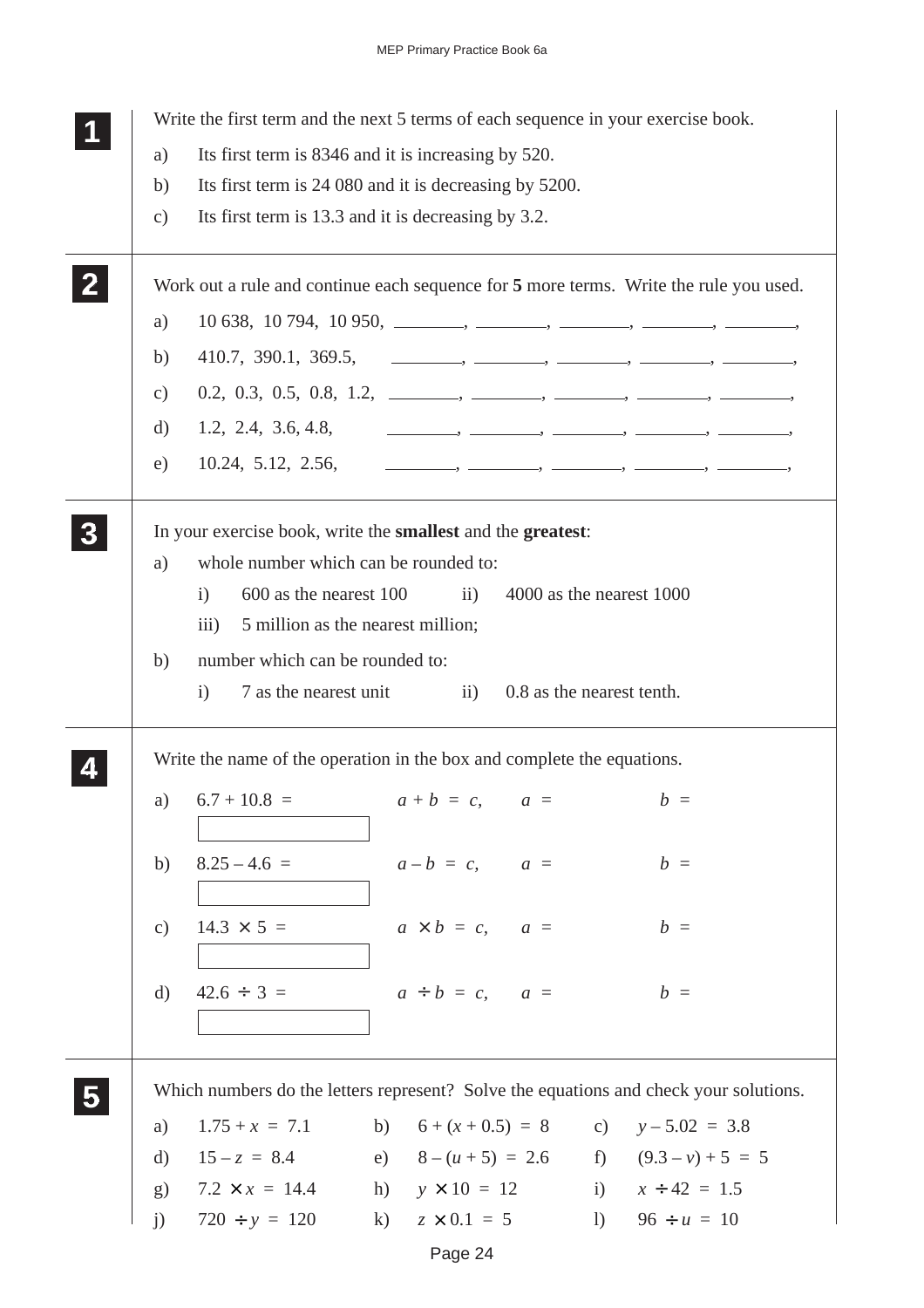| Practise addition and subtraction. Check your results.                                                                                                                                                                                                                                                                                          |
|-------------------------------------------------------------------------------------------------------------------------------------------------------------------------------------------------------------------------------------------------------------------------------------------------------------------------------------------------|
| 5 4 8 6 4<br>5 5 5 5 5 5 5<br>$4 \mid 3 \mid 5$<br>a)<br>b)<br>2:<br>1 <sup>1</sup><br>$\mathbf{c})$<br>5 4 7 1 3 2<br>8 9 7 2 5 5<br>6 66.6666<br>8 9 5 9 7<br>$5 \ 5 \ 5 \ 5 \ 5$<br>3 <sup>1</sup><br>$8 \t3 \t7$<br>4   6   8   9   1   3   2<br>$+ 4 6 3 9 0 8$<br>6, 6, 6, 6<br>$7 \t5 \t6 \t3 \t8$<br>$0.5 \,   5   5$<br>$^{+}$<br>$^+$ |
| $\mathbf{d}$<br>f)<br>1   0   9   7   0   2   4<br>9 0 4 3 1 5<br>e)<br>7 7 7 7 7 7 7<br>$4 \mid 3 \mid 8 \mid 1 \mid 6 \mid 9$<br>8 9 7 6 5<br>8   8   8, 8   8   8                                                                                                                                                                            |
| Practise multiplication and division. Do parts e) and f) in your exercise book.                                                                                                                                                                                                                                                                 |
| 3 7 5 0 7 2<br>$3 \mid 4 \mid 0 \mid 7 \mid 6$<br>$8 \mid 4 \mid 9 \mid 0 \mid 5$<br>b)<br>a)<br>c)<br>$\times$ 5 6<br>$\times$ 7 5<br>$\times$ 8                                                                                                                                                                                               |
| 888888<br>$570\,136 \div 28$<br>$f$ )<br>$3.672 \div 27$<br>$\mathbf{d}$<br>$\tau$<br>e)                                                                                                                                                                                                                                                        |
| Write these numbers as digits in increasing order in your exercise book.<br>a)<br>sixty five point seven two five ii)<br>one hundred and fifty point three<br>$\mathbf{i}$<br>eight point zero nine six<br>iii)<br>seventy two point nine four iv)                                                                                              |
| Calculate the sum of all the numbers. How much less than 1000 is it?<br>b)                                                                                                                                                                                                                                                                      |
| Calculate the difference between:<br>the two middle numbers<br>$\mathbf{c})$<br>$\ddot{1}$<br>the smallest and greatest numbers.<br>$\rm ii)$                                                                                                                                                                                                   |
| Round each number to the nearest:<br>$\rm ii)$<br>$\overline{\text{iii}}$<br>d)<br>i)<br>ten<br>tenth<br>one                                                                                                                                                                                                                                    |
| What is the <b>mean</b> value of the four numbers?<br>e)                                                                                                                                                                                                                                                                                        |
| I am thinking of a number. If I multiply it by 5 and double the result, I need to<br>a)<br>add on 15 to make 100. What is the number I am thinking of?                                                                                                                                                                                          |
| I am thinking of a number. If I multiply it by 100 and halve the result, I need to<br>b)<br>subtract 0.15 to make 1. What is the number I am thinking of?                                                                                                                                                                                       |
| Solve these equations and inequalities. Check your results.                                                                                                                                                                                                                                                                                     |
| $0.332 + a = 10$ b) $5 \times b - 4.07 = 5$ c) $c - 92.7 = 3.8$<br>a)                                                                                                                                                                                                                                                                           |
| $d \div 100 = 0.054$ e) $8 \times (e \div 10) = 2.5$ f) $(76.4 - f) + 5 = 80$<br>d)                                                                                                                                                                                                                                                             |
| $0.1 \times 100 < g \le 1.5 \times 10$ h) $h \div 10 < 2.2 - h$<br>g)                                                                                                                                                                                                                                                                           |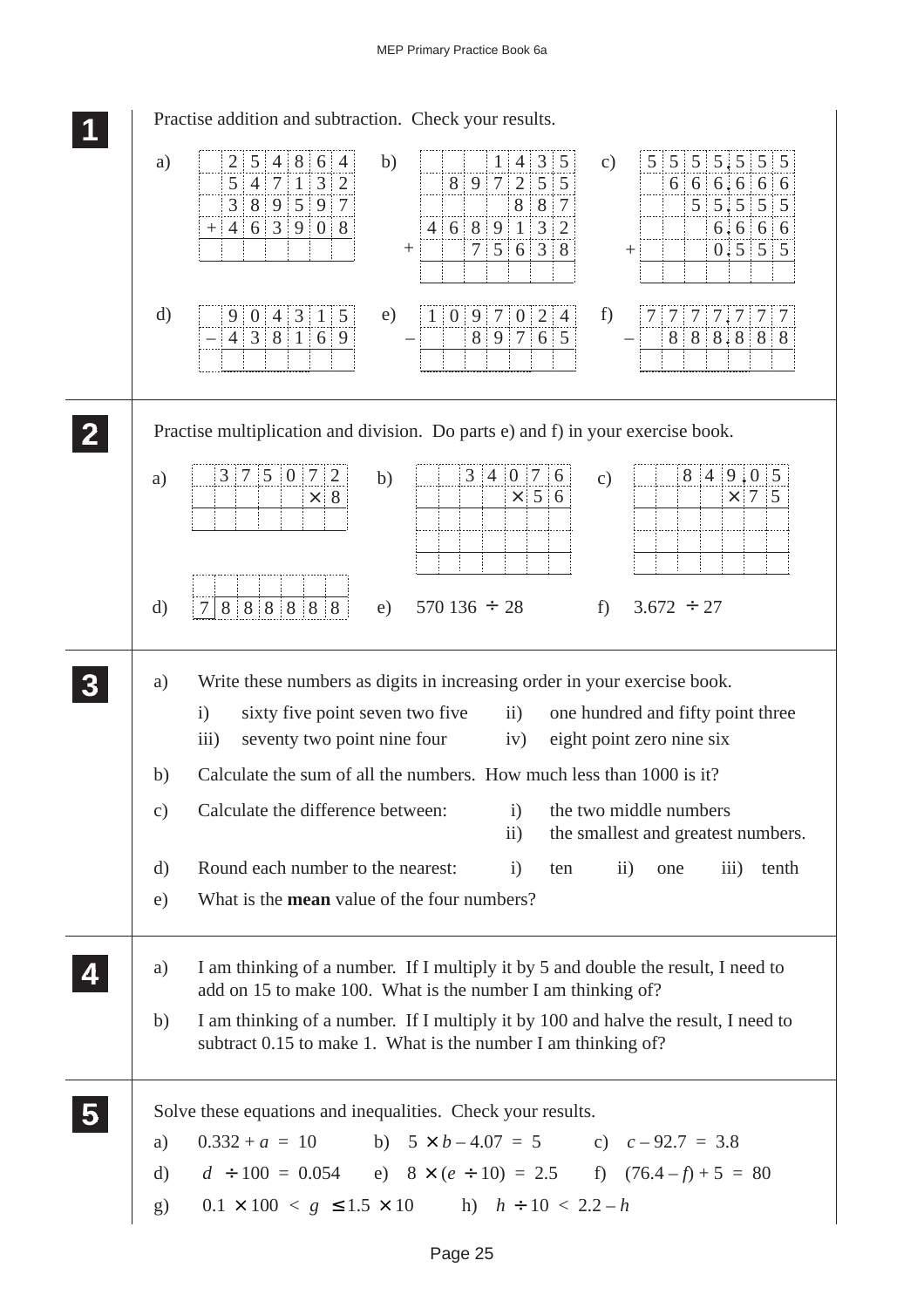

Page 26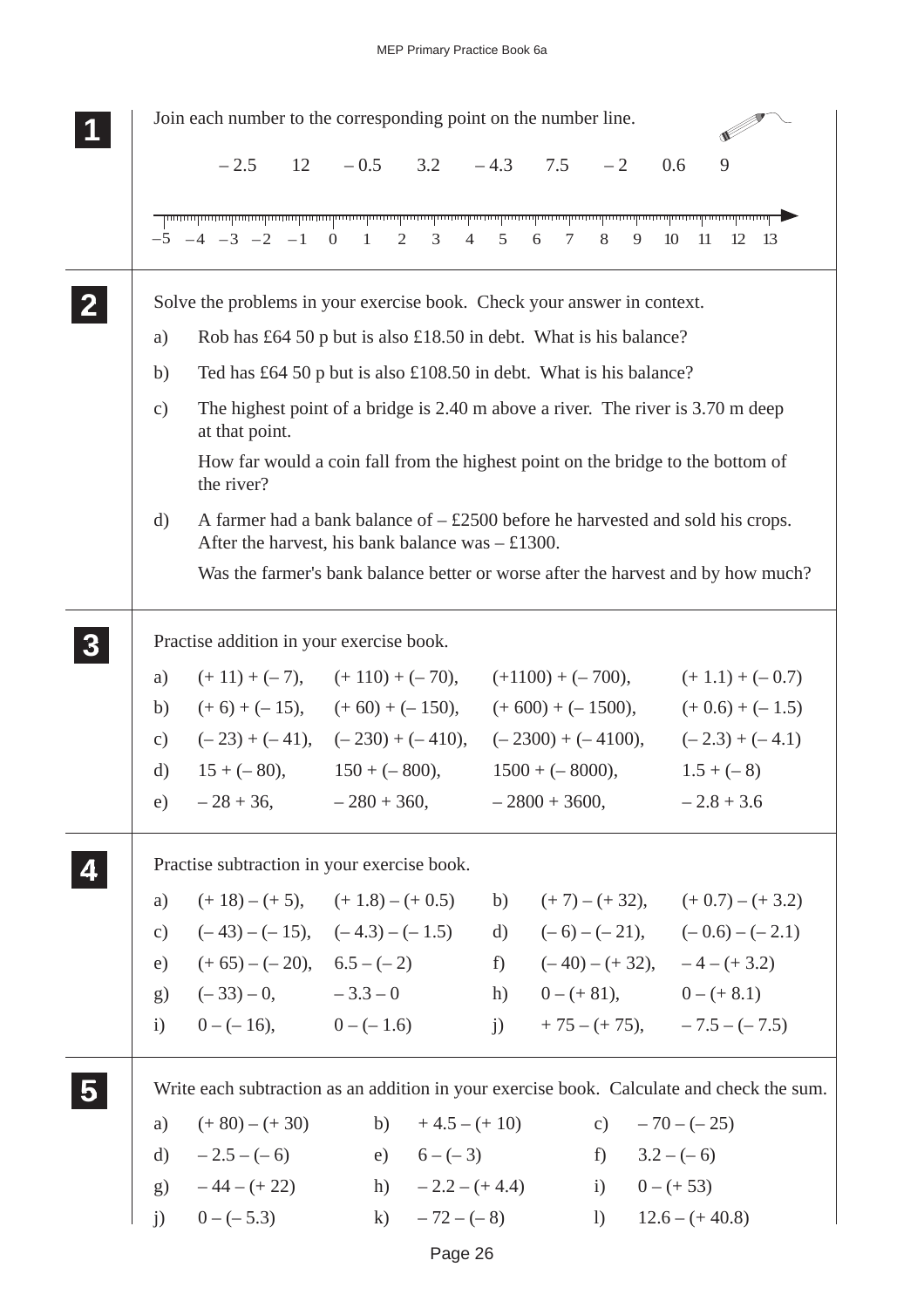|              | Write each addition and subtraction in a simpler form before doing the calculation.          |                                                                                          |  |  |  |  |  |
|--------------|----------------------------------------------------------------------------------------------|------------------------------------------------------------------------------------------|--|--|--|--|--|
|              | a) i) $(+ 83) + (+ 36) =$                                                                    | ii) $(+8.3) - (-3.6) =$                                                                  |  |  |  |  |  |
|              | b) i) $(+100) + (-70) =$                                                                     | ii) $(+1) - (+0.7) =$                                                                    |  |  |  |  |  |
|              | c) i) $(+26) + (-82) =$                                                                      | ii) $(+2.6) - (+8.2) =$                                                                  |  |  |  |  |  |
|              | d) i) $(-49) + (+94) =$                                                                      | ii) $(-4.9) - (-9.4) =$                                                                  |  |  |  |  |  |
|              | e) i) $(-35) + (-53) =$                                                                      | ii) $(-3.5) - (+5.3) =$                                                                  |  |  |  |  |  |
|              | f) i) $0 + (+42) =$                                                                          | ii) $0-(-4.2) =$                                                                         |  |  |  |  |  |
|              | g) i) $0 + (-27) =$                                                                          | ii) $0 - (+ 2.7) =$                                                                      |  |  |  |  |  |
|              | h) i) $48 + (-48) =$                                                                         | ii) $4.8 - (+4.8) =$                                                                     |  |  |  |  |  |
|              |                                                                                              |                                                                                          |  |  |  |  |  |
| $\mathbf{2}$ | Do the calculations in a clever way in your exercise book.                                   |                                                                                          |  |  |  |  |  |
|              | $45 - 39 + 14 - 15 + 26 - 11$<br>a)                                                          | b) $63 - 98 + 37 - 32 + 27 - 37$                                                         |  |  |  |  |  |
|              | c) $207 - 57 - 140 - 10 + 23 - 48$                                                           | d) $-200 - 50 - 102 - 42 + 300 + 64$                                                     |  |  |  |  |  |
|              | e) $1416 - 234 - 172 + 584 - 628$                                                            | f) $1000 - 2450 + 1550 - 56 - 944$                                                       |  |  |  |  |  |
|              | g) $-(4-6)-(-5)$                                                                             | h) $5-(-9-14)$                                                                           |  |  |  |  |  |
|              |                                                                                              |                                                                                          |  |  |  |  |  |
|              |                                                                                              | Find a rule and complete the table. Draw axes in your exercise book and plot the points. |  |  |  |  |  |
|              | a)<br>$x \mid -15 \mid -12 \mid -10 \mid -6 \mid -2.5 \mid -1 \mid 0 \mid 1 \mid 2 \mid 5.5$ | $10 \mid 14 \mid 15 \mid 15.5$<br>8                                                      |  |  |  |  |  |

|  |             |  |  |  |  | b) $x \mid -15 \mid -12 \mid -10 \mid -6 \mid -2.5 \mid -1 \mid 0 \mid 1 \mid 2 \mid 5.5 \mid 8 \mid 10 \mid 14 \mid 15 \mid 15.5 \mid$ |  |  |  |
|--|-------------|--|--|--|--|-----------------------------------------------------------------------------------------------------------------------------------------|--|--|--|
|  |             |  |  |  |  |                                                                                                                                         |  |  |  |
|  | $Rule: y =$ |  |  |  |  |                                                                                                                                         |  |  |  |

*y* | 15 | 10 | 2.5 | 0 | 1 | 5.5 | | | 15

**4 44 44** *Rule: y =*

Write each multiplication as an addition in your exercise book and calculate the sum.

|  | a) $(+7) \times 3$ | b) $(-7) \times 3$ | c) $(+3) \times 6$ |  | d) $(-3) \times 6$ |
|--|--------------------|--------------------|--------------------|--|--------------------|
|--|--------------------|--------------------|--------------------|--|--------------------|

**5 55 55**

Look at how the product changes. Continue the pattern in your exercise book.

Page 27 a)  $(+ 8) \times (+ 3) =$  b)  $(- 8) \times (+ 3) =$  c)  $(-25) \times (-3) =$  $(+ 8) \times (+ 2) =$   $(- 8) \times (+ 2) =$   $(- 25) \times (- 2) =$  $(+ 8) \times (+ 1) =$   $(- 8) \times (+ 1) =$   $(-25) \times (-1) =$  $(+ 8) \times 0 =$   $(- 8) \times 0 =$   $(-25) \times 0 =$  $(+ 8) \times (-1) =$   $(-8) \times (-1) =$   $(-25) \times 1 =$  . . . . . . . . .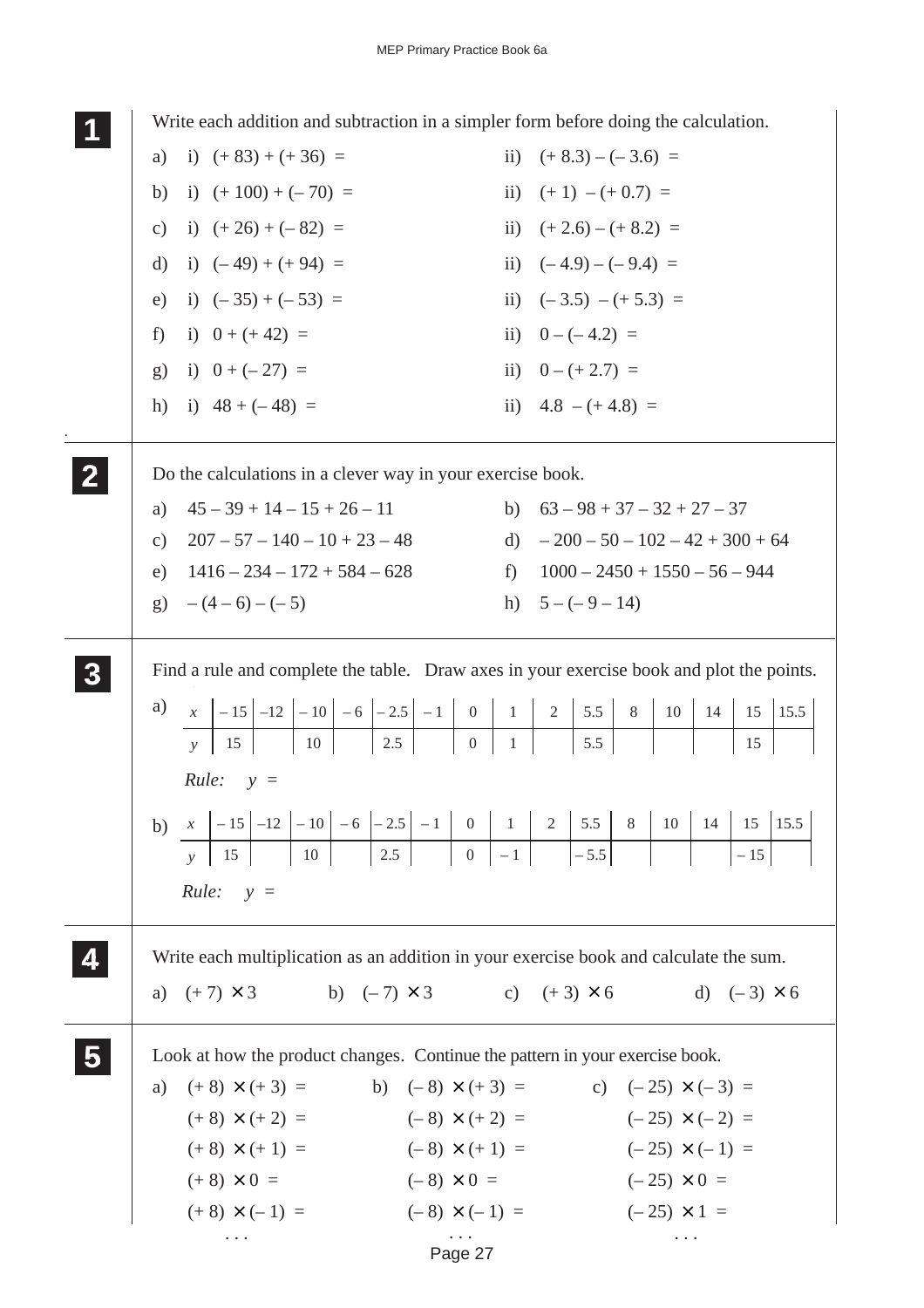| Work out a rule and complete the table.                                                                                                                                                           |
|---------------------------------------------------------------------------------------------------------------------------------------------------------------------------------------------------|
| 25<br>$\mathfrak{a}$                                                                                                                                                                              |
| $\begin{array}{ c c c c c c c c c c c } \hline 8 & -12 & -10 & 3.1 & -10.5 & 0.3 & -1.2 & \\ \hline & 48 & -36 & & 400 & -1.2 & 0 & -6 & 4. \hline \end{array}$<br>$\vert$ – 100<br>$\mathfrak b$ |
| Rule:<br>$b =$                                                                                                                                                                                    |
| $a =$                                                                                                                                                                                             |
| Solve the problems in your exercise book. Write only the results here.                                                                                                                            |
| The temperature was 9°C. It fell by $6^{\circ}$ C, then by $5^{\circ}$ C, then it<br>a)                                                                                                           |
| rose by $2^{\circ}$ C and rose again by $5^{\circ}$ C. What is the temperature now?                                                                                                               |
| James had £100 in cash but owed £20. Then £10 of his debt was<br>b)<br>cancelled. What is his balance now?                                                                                        |
| Sue had $\pounds 100$ in cash but was $\pounds 120$ in debt. She spent another $\pounds 40$ .<br>$\mathbf{c})$<br>What is her balance now?                                                        |
| The temperature is falling steadily by $2^{\circ}$ C every hour. It is now $0^{\circ}$ C.<br>d)                                                                                                   |
| What will the temperature be in 3 hours' time?<br>$\mathbf{i}$                                                                                                                                    |
| What was the temperature 4 hours ago?<br>$\overline{11}$ )                                                                                                                                        |
|                                                                                                                                                                                                   |
| Note how the quotient changes. Check with reverse multiplication.                                                                                                                                 |
| a) $(+27) \div (+3) =$ b) $(+27) \div (-3) =$ c) $8 \div (-2) =$                                                                                                                                  |
| $(+ 18) \div (+ 3) =$ $(+ 18) \div (-3) =$<br>$4 \div (-2) =$                                                                                                                                     |
| $(+ 9) \div (+ 3) =$ $(+ 9) \div (-3) =$ $2 \div (-2) =$                                                                                                                                          |
| $0 \div (+3) =$<br>$0 \div (-3) =$<br>$0 \div (-2) =$                                                                                                                                             |
| $(-9) \div (+3) =$ $(-9) \div (-3) =$ $-2 \div (-2) =$                                                                                                                                            |
| $(-18) \div (+3) =$ $(-18) \div (-3) =$ $-4 \div (-2) =$                                                                                                                                          |
| $(-27) \div (+3) =$ $(-27) \div (-3) =$ $-8 \div (-2) =$                                                                                                                                          |
| Fill in the missing numbers.                                                                                                                                                                      |
| $\times$ (-5) = 45, -2.5 $\times$ = -12.5, $\times$ $\times$ 3 = -9.6, $\times$ (-7) = -28<br>a)                                                                                                  |
|                                                                                                                                                                                                   |
| b) $200 \div 40 =$ , $-36 \div (+4) =$ , $-60 \div (-12) =$ , $-48 \div (-8) =$                                                                                                                   |
|                                                                                                                                                                                                   |
| d) $(-75) \div \boxed{\phantom{0}} = -25$ , $(-39) \div \boxed{\phantom{0}} = 13$ , $4.2 \div \boxed{\phantom{0}} = 1.4$ , $150 \div \boxed{\phantom{0}} = -50$                                   |
| Calculate the result in 2 different ways where possible in your exercise book.                                                                                                                    |
| a) $(-8+5) \times 7$ b) $(-15-8) \times 4$ c) $(-7+5) \times (-9)$ d) $(-28+14) \div 7$                                                                                                           |
| e) $(-18-12) \div 3$ f) $(-8+20) \div (-4)$ g) $(-21+21) \div 13$ h) $(-12+5) \div 0$                                                                                                             |
| i) $(15-30) \div (-1)$ j) $-66 \div (24-18)$ k) $-80 \div (-6+16)$ l) $13 \div (-7+8)$                                                                                                            |
|                                                                                                                                                                                                   |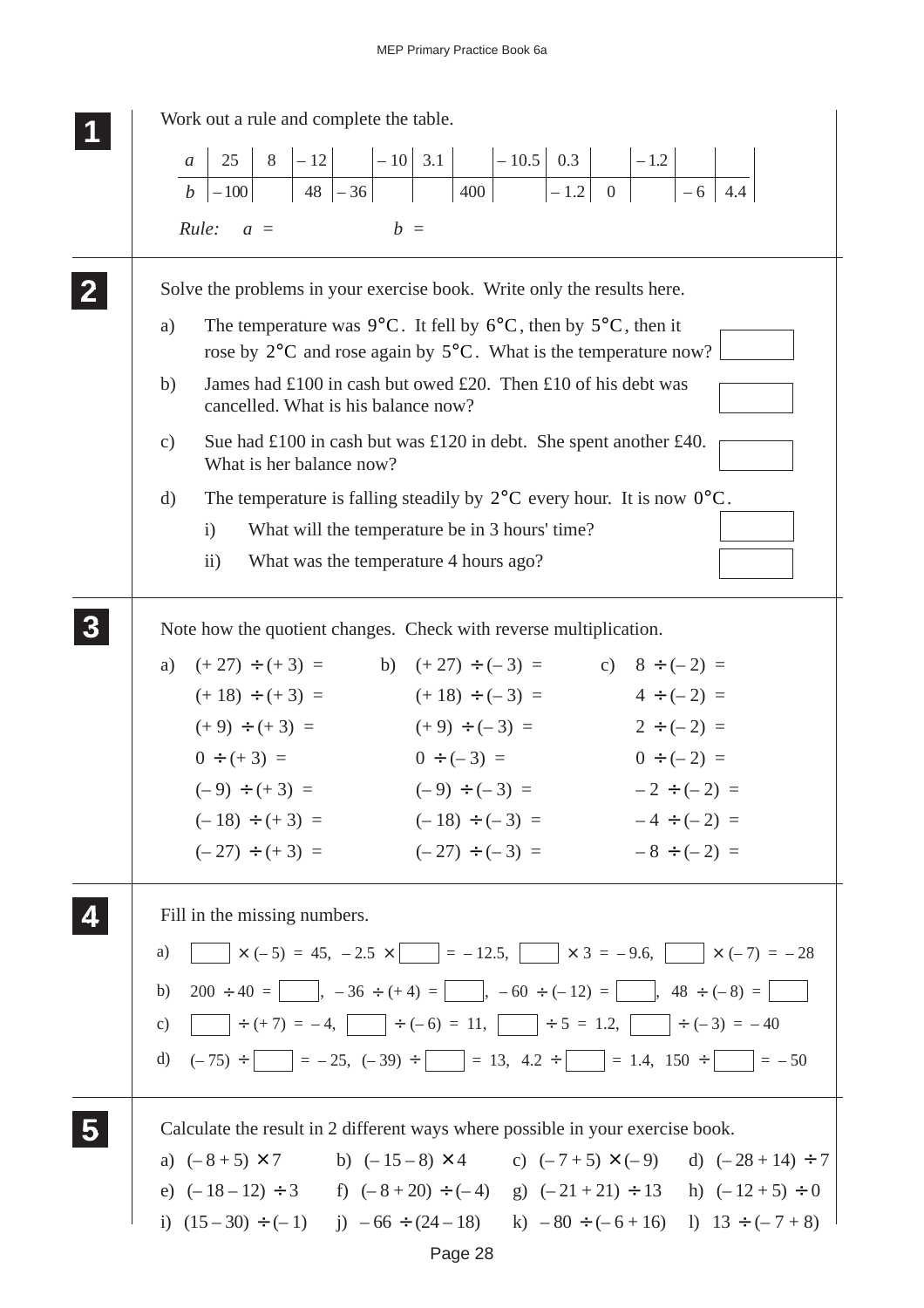|                 | Complete the sentences so that they are well-known laws.                                                                                                      |
|-----------------|---------------------------------------------------------------------------------------------------------------------------------------------------------------|
| a)              | The sum of two (or more) negative numbers is<br>and its                                                                                                       |
|                 | of the numbers'<br>absolute value is the                                                                                                                      |
| b)              | To add a positive and a negative number, calculate the difference of the<br>values and take the sign of the number which has the<br>absolute value.           |
|                 |                                                                                                                                                               |
| $\mathcal{C}$ ) | To multiply by a negative number, multiply the<br>number of<br>the multiplicand by the opposite<br>number.                                                    |
|                 |                                                                                                                                                               |
| $\mathbf{d}$    | The product of a negative and a positive number is<br>and its                                                                                                 |
|                 | of their absolute values.<br>absolute value is equal to the                                                                                                   |
| e)              | The product or quotient of two negative numbers is                                                                                                            |
|                 |                                                                                                                                                               |
|                 | Practise calculation in your exercise book.                                                                                                                   |
| a)              | i) $(+12.3) + (-24)$ ii) $(-2300) + (-1100)$ iii) $6.5 + (-2.3) + (+5) + (-9.2)$                                                                              |
| b)              | i) $4.7 - (+5.3)$ ii) $-210 - (+120)$ iii) $6.8 - (-2)$<br>iv) $-40 - (-50)$                                                                                  |
|                 | c) i) $+8.1 \times (-6)$ ii) $-150 \times 9$<br>iii) $-10.5 \times (-5)$<br>iv) $-2 \times 3 \times (-1) \times (+4) \times (-5)$                             |
| $\rm d)$        | i) $3 \div (-2)$ ii) $(-105) \div 21$<br>iii) $(-8.4) \div (-7)$                                                                                              |
|                 | iv) $-123 \div 1$ v) $41.3 \div (-1)$                                                                                                                         |
|                 | e) i) $(-3) \times (-3)$ ii) $(-3) \times (-3) \times (-3)$ iii) $(-3) \times (-3) \times (-3) \times (-3)$                                                   |
|                 | iv) $(-4) \times (-4) \times (-4)$                                                                                                                            |
|                 | Fill in the tables according to the given rules.                                                                                                              |
| a)              | <i>Rule:</i> $y = (-2) \times x$                                                                                                                              |
|                 |                                                                                                                                                               |
|                 |                                                                                                                                                               |
|                 | b) <i>Rule:</i> $y = (-2) \times x + 3$                                                                                                                       |
|                 |                                                                                                                                                               |
|                 |                                                                                                                                                               |
|                 | In your exercise book, draw a coordinate grid. On it plot the $(x, y)$ points from both<br>tables. Use a different colour for each table. What do you notice? |

 $\frac{1}{2}$ 

 $\overline{a}$ 

tables. Use a different colour for each table. What do you notice?